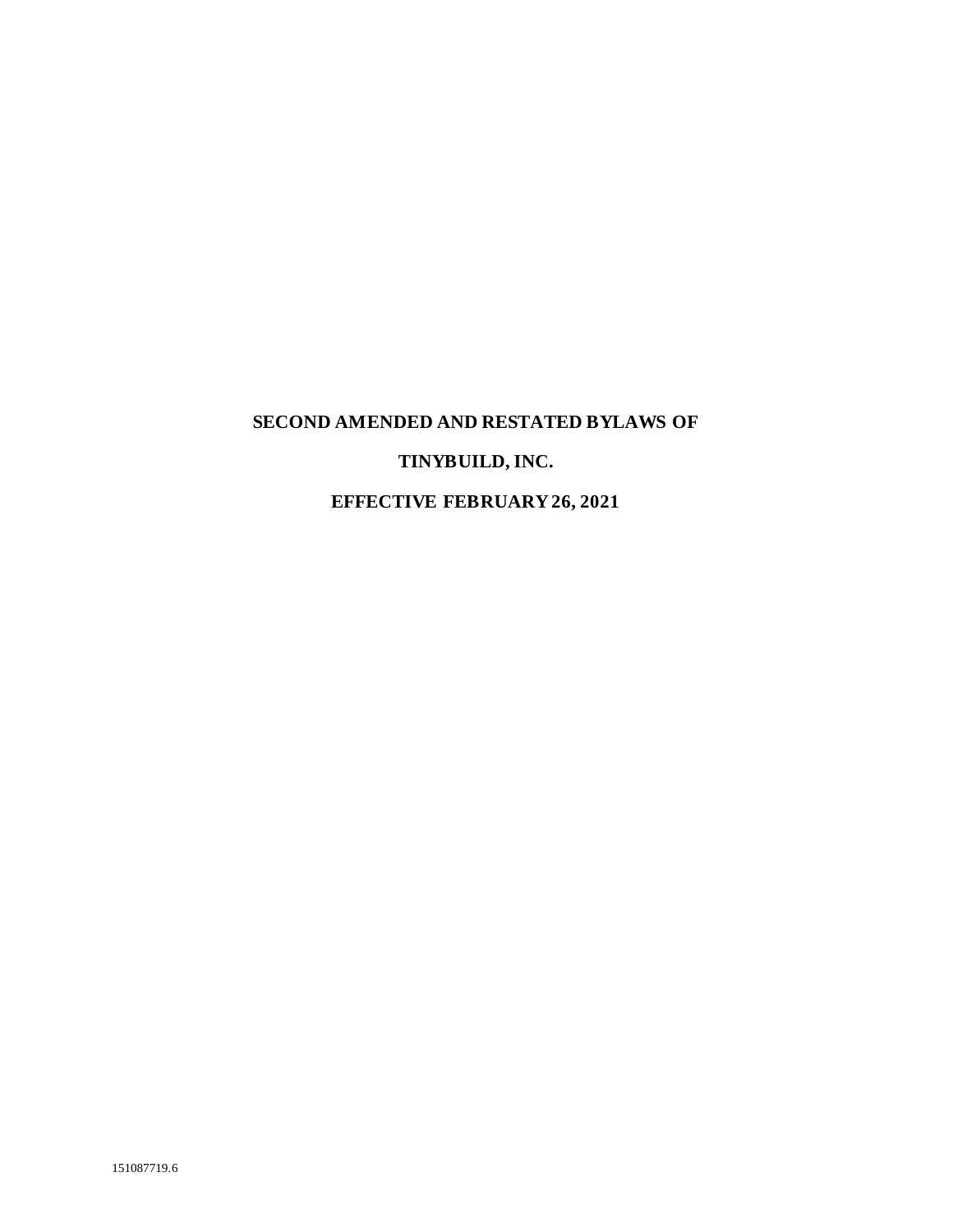# **TABLE OF CONTENTS**

# Page

| 1.1                                                           |  |
|---------------------------------------------------------------|--|
| 1.2                                                           |  |
|                                                               |  |
| 2.1                                                           |  |
| 2.2                                                           |  |
| 2.3                                                           |  |
| 2.4                                                           |  |
| 2.5                                                           |  |
| 2.6                                                           |  |
| 2.7                                                           |  |
| 2.8                                                           |  |
| 2.9                                                           |  |
| STOCKHOLDER ACTION BY WRITTEN CONSENT WITHOUT A<br>2.10       |  |
| RECORD DATE FOR STOCKHOLDER NOTICE; VOTING; GIVING<br>2.11    |  |
|                                                               |  |
| 2.12                                                          |  |
| 2.13                                                          |  |
| 2.14                                                          |  |
|                                                               |  |
| 3.1                                                           |  |
| 3.2                                                           |  |
| ELECTION, QUALIFICATION AND TERM OF OFFICE OF<br>3.3          |  |
| 3.4                                                           |  |
| 3.5                                                           |  |
| 3.6                                                           |  |
| 3.7                                                           |  |
| 3.8                                                           |  |
| 3.9                                                           |  |
| BOARD ACTION BY WRITTEN CONSENT WITHOUT A MEETING. 11<br>3.10 |  |
| 3.11                                                          |  |
| 3.12                                                          |  |
| 3.13                                                          |  |
| 3.14                                                          |  |
|                                                               |  |
| 4.1                                                           |  |
| 4.2                                                           |  |
|                                                               |  |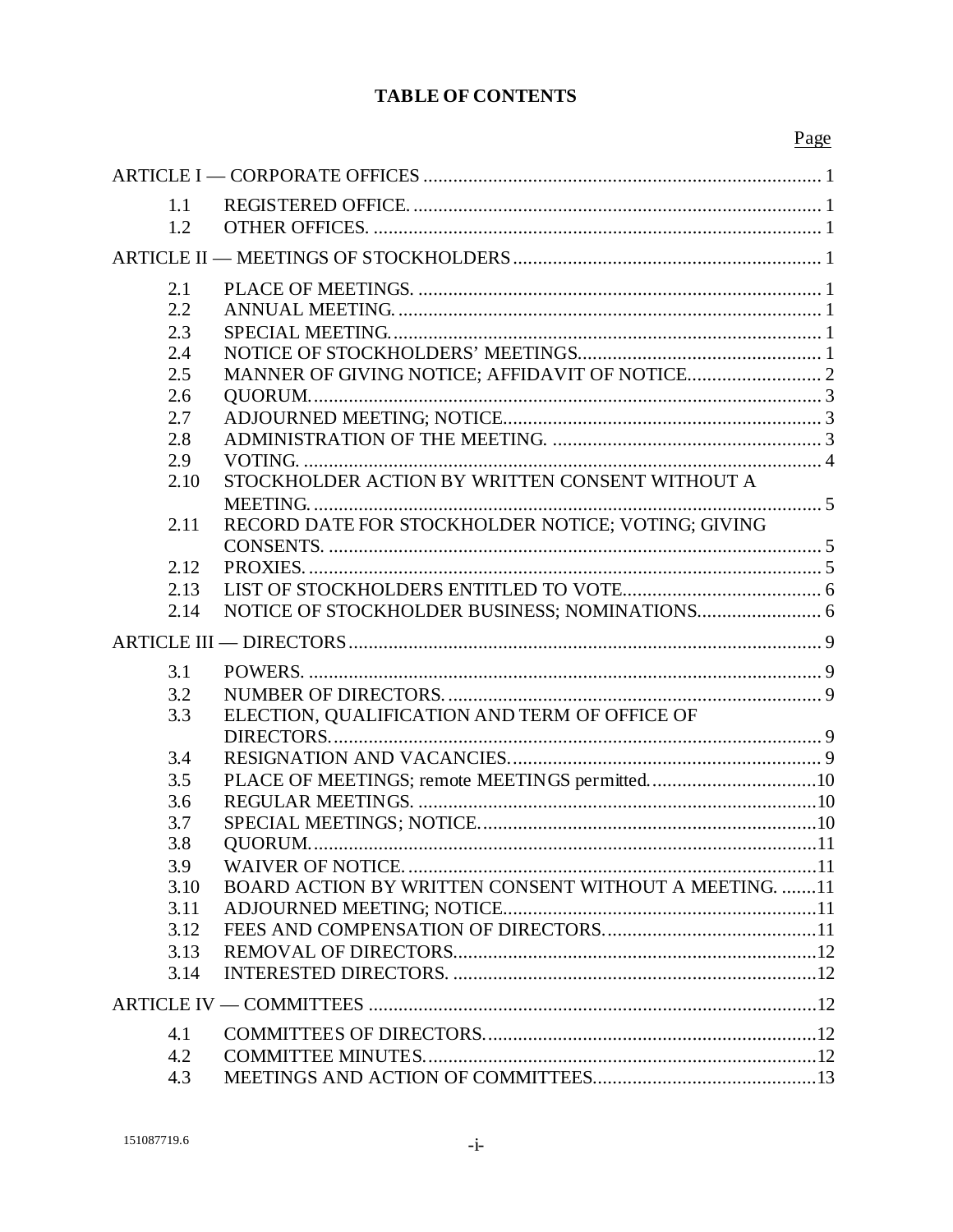| 5.1<br>5.2<br>5.3<br>5.4<br>5.5                                                                     | REPRESENTATION OF SHARES OF OTHER CORPORATIONS15                                                                                                               |  |  |
|-----------------------------------------------------------------------------------------------------|----------------------------------------------------------------------------------------------------------------------------------------------------------------|--|--|
|                                                                                                     |                                                                                                                                                                |  |  |
| 6.1<br>6.2                                                                                          |                                                                                                                                                                |  |  |
|                                                                                                     |                                                                                                                                                                |  |  |
| 7.1<br>7.2<br>7.3<br>7.4<br>7.5<br>7.6<br>7.7<br>7.8<br>7.9<br>7.10<br>7.11<br>7.12<br>7.13<br>7.14 | CHECKS; DRAFTS; EVIDENCES OF INDEBTEDNESS. 16<br>EXECUTION OF CORPORATE CONTRACTS AND INSTRUMENTS16<br>RIGHT TO REFUSE TRANSFERS OF COMMON STOCK19             |  |  |
| 8.1                                                                                                 |                                                                                                                                                                |  |  |
| 8.2                                                                                                 |                                                                                                                                                                |  |  |
| 8.3                                                                                                 |                                                                                                                                                                |  |  |
| 9.1                                                                                                 | ARTICLE IX — INDEMNIFICATION OF DIRECTORS AND OFFICERS 20<br>POWER TO INDEMNIFY IN ACTIONS, SUITS OR PROCEEDINGS<br>OTHER THAN THOSE BY OR IN THE RIGHT OF THE |  |  |
| 9.2                                                                                                 | POWER TO INDEMNIFY IN ACTIONS, SUITS OR PROCEEDINGS                                                                                                            |  |  |
| 9.3                                                                                                 |                                                                                                                                                                |  |  |
| 9.4                                                                                                 |                                                                                                                                                                |  |  |
| 9.5                                                                                                 |                                                                                                                                                                |  |  |
| 9.6                                                                                                 |                                                                                                                                                                |  |  |
| 9.7                                                                                                 | NONEXCLUSIVITY OF INDEMNIFICATION AND ADVANCEMENT                                                                                                              |  |  |
|                                                                                                     |                                                                                                                                                                |  |  |
| 9.8<br>9.9                                                                                          |                                                                                                                                                                |  |  |
|                                                                                                     |                                                                                                                                                                |  |  |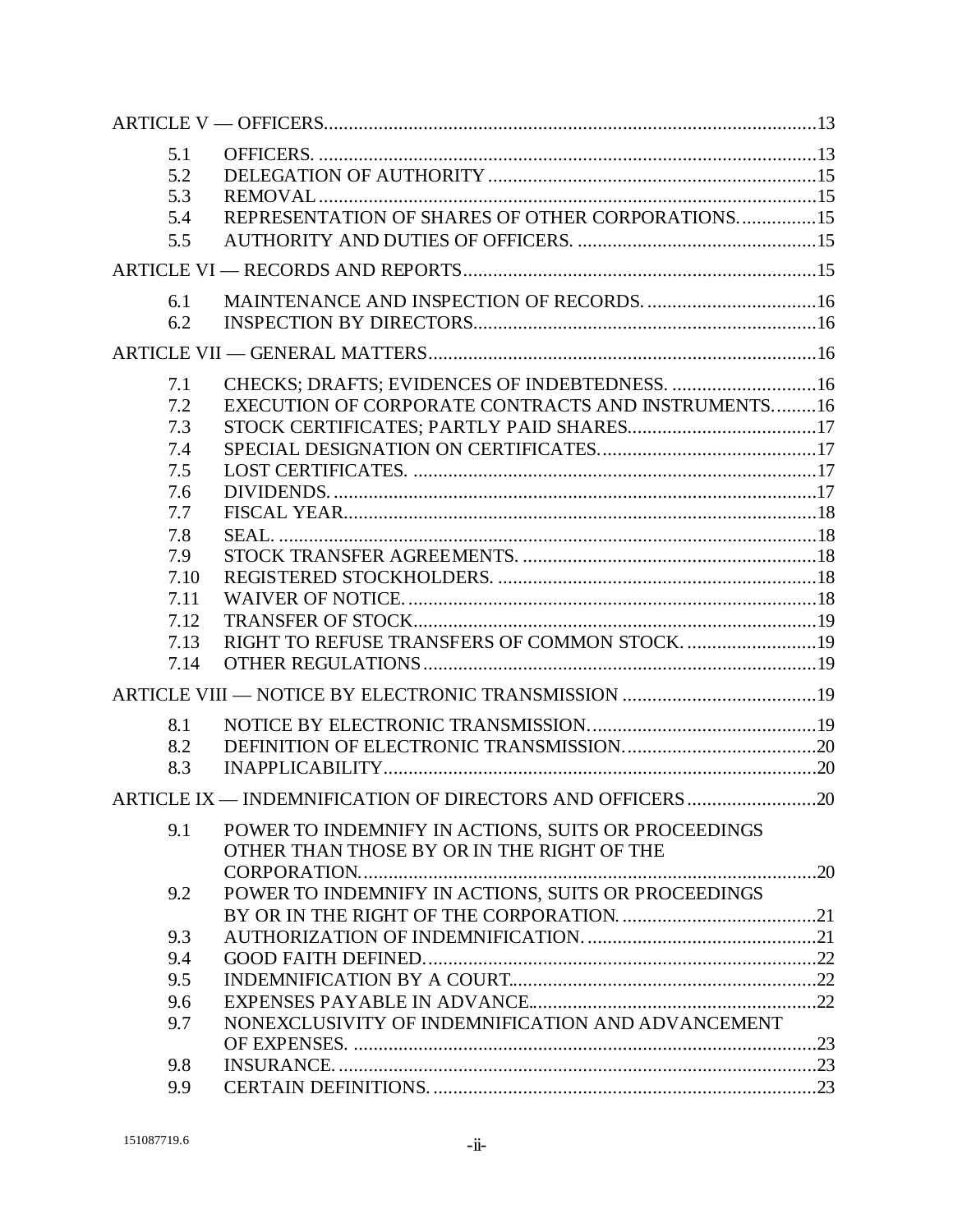| 9.10            | SURVIVAL OF INDEMNIFICATION AND ADVANCEMENT OF |  |
|-----------------|------------------------------------------------|--|
|                 |                                                |  |
| 9.11            |                                                |  |
| 9.12            |                                                |  |
| 9.13            |                                                |  |
|                 |                                                |  |
| 10 <sub>1</sub> |                                                |  |
| 10.2.           |                                                |  |
| 10.3            |                                                |  |
| 10.4            |                                                |  |
| 10.5            |                                                |  |
| 10.6            |                                                |  |
|                 |                                                |  |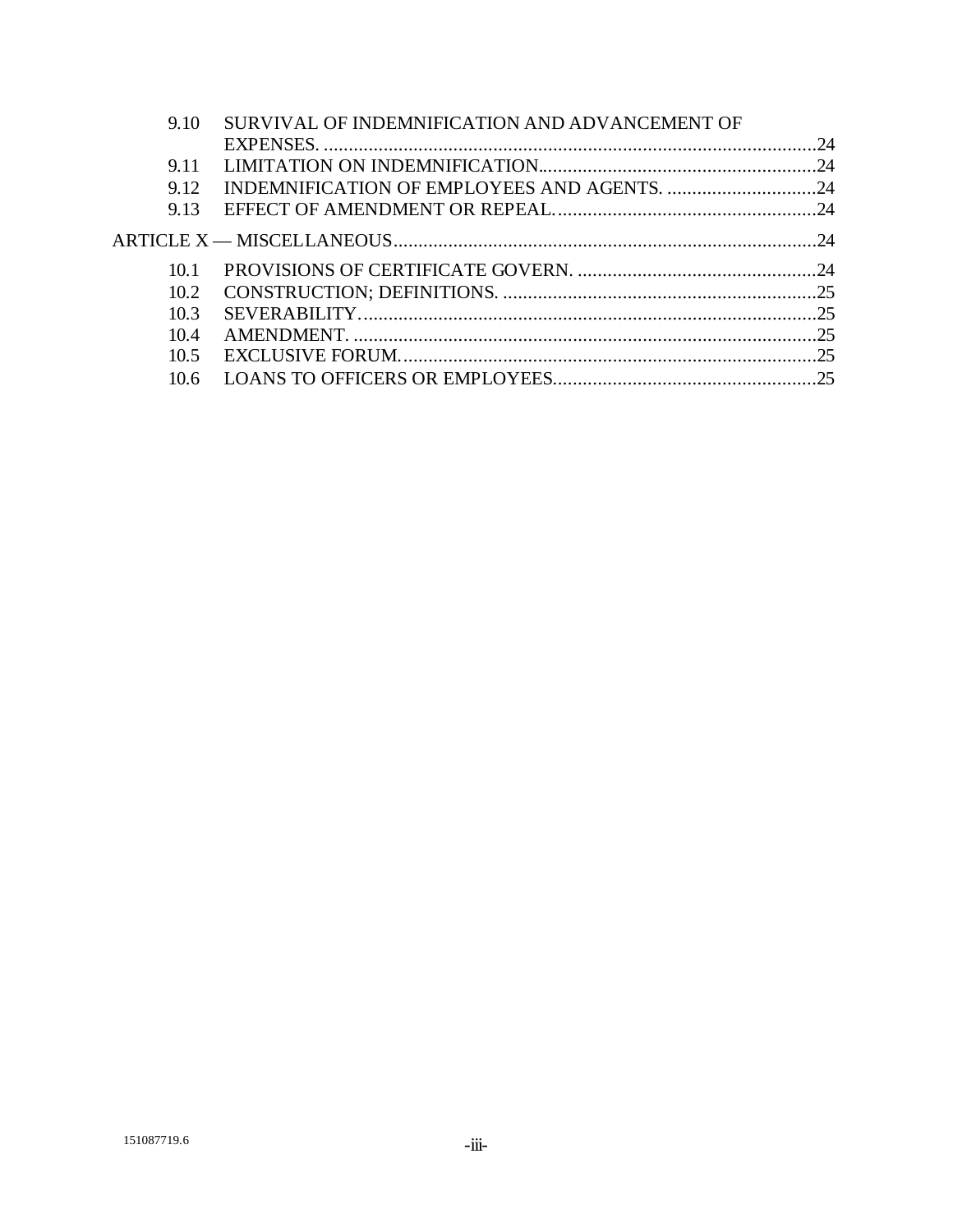#### **SECOND AMENDED AND RESTATED BYLAWS OF TINYBUILD, INC.**

## **ARTICLE I — CORPORATE OFFICES**

#### <span id="page-4-0"></span>1.1 REGISTERED OFFICE.

<span id="page-4-1"></span>The registered office of tinyBuild, Inc. shall be fixed in the corporation's certificate of incorporation, as the same may be amended and/or restated from time to time (as so amended and/or restated, the "Certificate").

#### 1.2 OTHER OFFICES.

<span id="page-4-3"></span><span id="page-4-2"></span>The corporation's Board of Directors (the "Board") may at any time establish other offices at any place or places where the corporation is qualified to do business.

## **ARTICLE II — MEETINGS OF STOCKHOLDERS**

#### 2.1 PLACE OF MEETINGS.

<span id="page-4-4"></span>Meetings of stockholders shall be held at any place within or outside the State of Delaware as designated by the Board. The Board may, in its sole discretion, determine that a meeting of stockholders shall not be held at any place, but may instead be held solely by means of remote communication as authorized by Section 211(a)(1) of the Delaware General Corporation Law (the "DGCL"). In the absence of any such designation or determination, stockholders' meetings shall be held at the corporation's principal executive office.

#### 2.2 ANNUAL MEETING.

<span id="page-4-5"></span>The annual meeting of stockholders shall be held each year on a date and at a time designated by the Board. At the annual meeting, directors shall be elected as set forth in the Certificate and any other proper business may be transacted.

#### 2.3 SPECIAL MEETING.

<span id="page-4-6"></span>Unless otherwise required by law or the Certificate, special meetings of the stockholders may be called at any time, for any purpose or purposes, only by the Board acting pursuant to a resolution approved by the affirmative vote of a majority of the Directors then in office.

No business may be transacted at such special meeting other than the business specified in the notice to stockholders of such meeting.

#### 2.4 NOTICE OF STOCKHOLDERS' MEETINGS.

<span id="page-4-7"></span>All notices of meetings of stockholders shall be sent or otherwise given in accordance with either Section 2.5 or Section 8.1 of these bylaws not less than fourteen (14) nor more than sixty (60) days before the date of the meeting to each stockholder entitled to vote at such meeting, except as otherwise required by applicable law. The notice shall specify the place, if any, date and hour of the meeting, the means of remote communication, if any, by which stockholders and proxy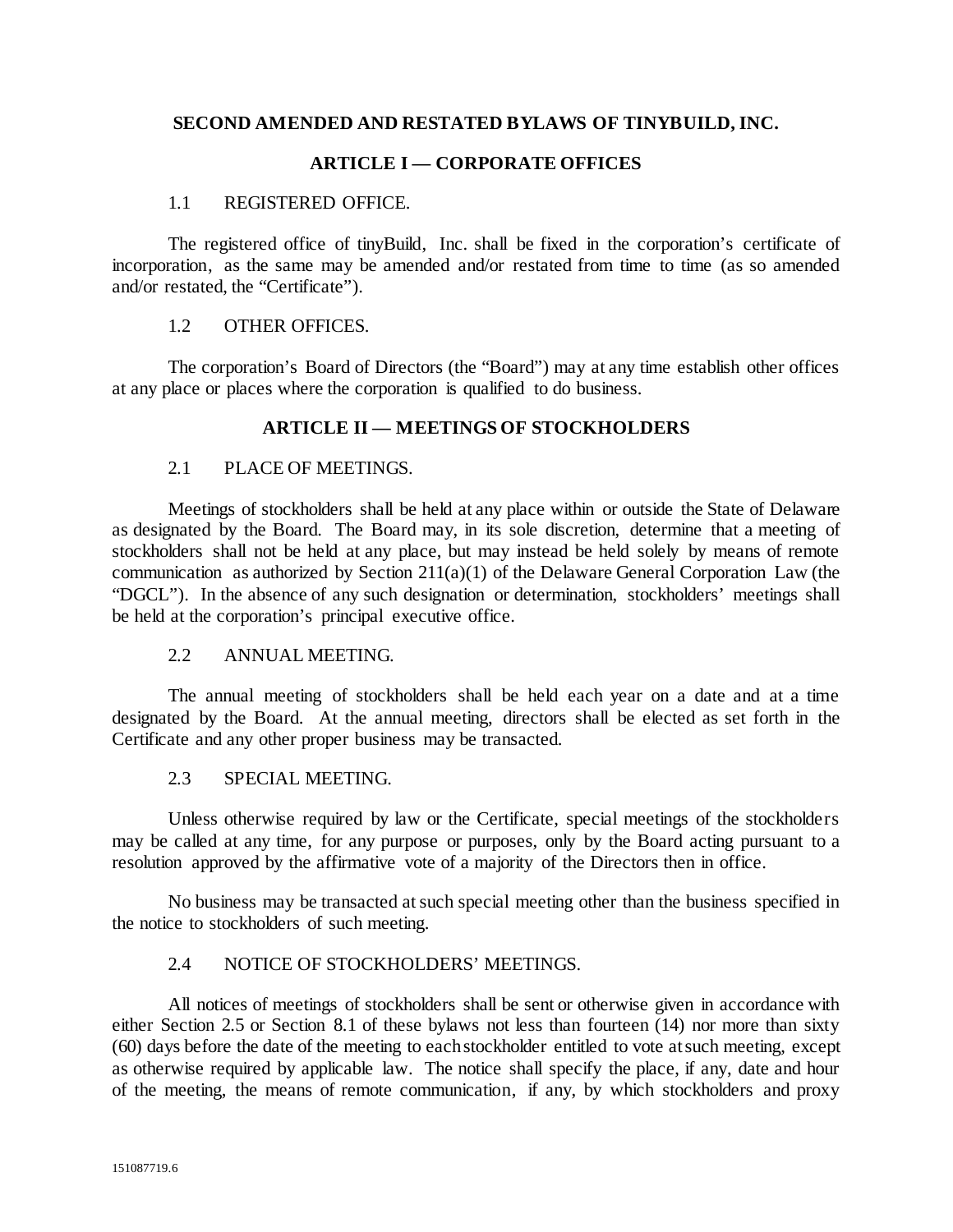holders may be deemed to be present in person and vote at such meeting, and, in the case of a special meeting, the purpose or purposes for which the meeting is called. Any previously scheduled meeting of stockholders may be postponed, and, unless the Certificate provides otherwise, any special meeting of the stockholders may be cancelled by resolution duly adopted by a majority of the Board members then in office upon public notice given prior to the date previously scheduled for such meeting of stockholders.

Whenever notice is required to be given, under the DGCL, the Certificate or these bylaws, to any person with whom communication is unlawful, the giving of such notice to such person shall not be required and there shall be no duty to apply to any governmental authority or agency for a license or permit to give such notice to such person. Any action or meeting which shall be taken or held without notice to any such person with whom communication is unlawful shall have the same force and effect as if such notice had been duly given. In the event that the action taken by the corporation is such as to require the filing of a certificate with the Secretary of State of Delaware, the certificate shall state, if such is the fact and if notice is required, that notice was given to all persons entitled to receive notice except such persons with whom communication is unlawful.

Whenever notice is required to be given, under any provision of the DGCL, the Certificate or these bylaws, to any stockholder to whom (A) notice of two (2) consecutive annual meetings, or (B) all, and at least two (2), payments (if sent by first-class mail) of dividends or interest on securities during a 12 month period, have been mailed addressed to such person at such person's address as shown on the records of the corporation and have been returned undeliverable, the giving of such notice to such person shall not be required. Any action or meeting which shall be taken or held without notice to such person shall have the same force and effect as if such notice had been duly given. If any such person shall deliver to the corporation a written notice setting forth such person's then current address, the requirement that notice be given to such person shall be reinstated. In the event that the action taken by the corporation is such as to require the filing of a certificate with the Secretary of State of Delaware, the certificate need not state that notice was not given to persons to whom notice was not required to be given pursuant to Section 230(b) of the DGCL.

The exception in subsection (A) of the above paragraph to the requirement that notice be given shall not be applicable to any notice returned as undeliverable if the notice was given by electronic transmission.

## <span id="page-5-0"></span>2.5 MANNER OF GIVING NOTICE; AFFIDAVIT OF NOTICE.

Notice of any meeting of stockholders shall be given:

(a) if mailed, when deposited in the United States mail, postage prepaid, directed to the stockholder at his or her address as it appears on the corporation's records;

- (b) if electronically transmitted, as provided in Section 8.1 of these bylaws; or
- (c) otherwise, when delivered.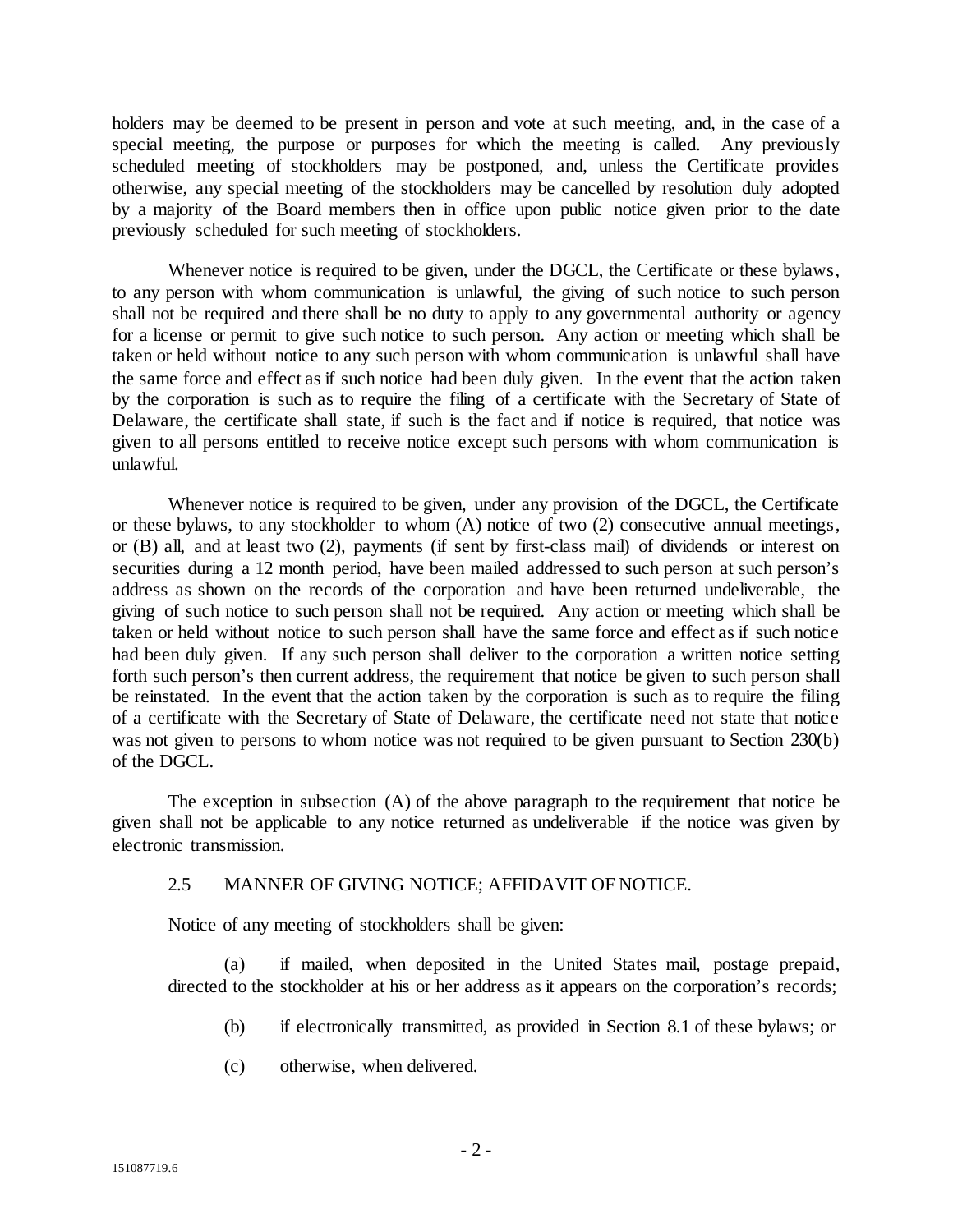An affidavit of the secretary or an assistant secretary of the corporation or of the transfer agent or any other agent of the corporation that the notice has been given shall, in the absence of fraud, be prima facie evidence of the facts stated therein.

Notice may be waived in accordance with Section 7.12 of these bylaws.

## 2.6 QUORUM.

<span id="page-6-0"></span>Unless otherwise provided in the Certificate or required by law, stockholders representing a majority of the voting power of the issued and outstanding capital stock of the corporation, present in person, by remote communication, if applicable, or represented by proxy, shall constitute a quorum for the transaction of business at all meetings of the stockholders; provided however, that if two-thirds of the total number of authorized directors has approved all the matters to be voted upon and all of the nominees for director proposed for election at a given meeting of stockholders, then only stockholders representing one third (1/3) of the voting power of the issued and outstanding capital stock of the corporation, present in person, by remote communication, if applicable, or represented by proxy, shall constitute a quorum for the transaction of business at such meeting of the stockholders. If such quorum is not present or represented at any meeting of the stockholders, then the chairperson of the meeting, or the stockholders representing a majority of the voting power of the capital stock at the meeting, present in person or represented by proxy, shall have power to adjourn the meeting from time to time until a quorum is present or represented. At such adjourned meeting at which a quorum is present or represented, any business may be transacted that might have been transacted at the meeting as originally noticed. The stockholders present at a duly called meeting at which a quorum is present may continue to transact business until adjournment, notwithstanding the withdrawal of enough stockholders to leave less than a quorum unless the number of stockholders who withdrew does not permit action to be taken by the stockholders in accordance with DGCL.

# 2.7 ADJOURNED MEETING; NOTICE.

<span id="page-6-1"></span>Any meeting of stockholders, whether annual or special, may be adjourned from time to time by the chairperson of the meeting. When a meeting is adjourned to another time or place, unless these bylaws otherwise require, notice need not be given of the adjourned meeting if the time, place if any thereof, and the means of remote communications if any by which stockholders and proxy holders may be deemed to be present in person and vote at such adjourned meeting are announced at the meeting at which the adjournment is taken. At the continuation of the adjourned meeting, the corporation may transact any business that might have been transacted at the original meeting. If the adjournment is for more than 30 days, or if after the adjournment a new record date is fixed for the adjourned meeting, a notice of the adjourned meeting shall be given to each stockholder of record entitled to vote at the meeting in accordance with the provisions of Section 2.4 and Section 2.5 of these bylaws.

## 2.8 ADMINISTRATION OF THE MEETING.

<span id="page-6-2"></span>Meetings of stockholders shall be presided over by the chairman of the corporation. If the chairman will not be present at a meeting of stockholders, such meeting shall be presided over by such chairperson as the Board shall appoint, or, in the event that the Board shall fail to make such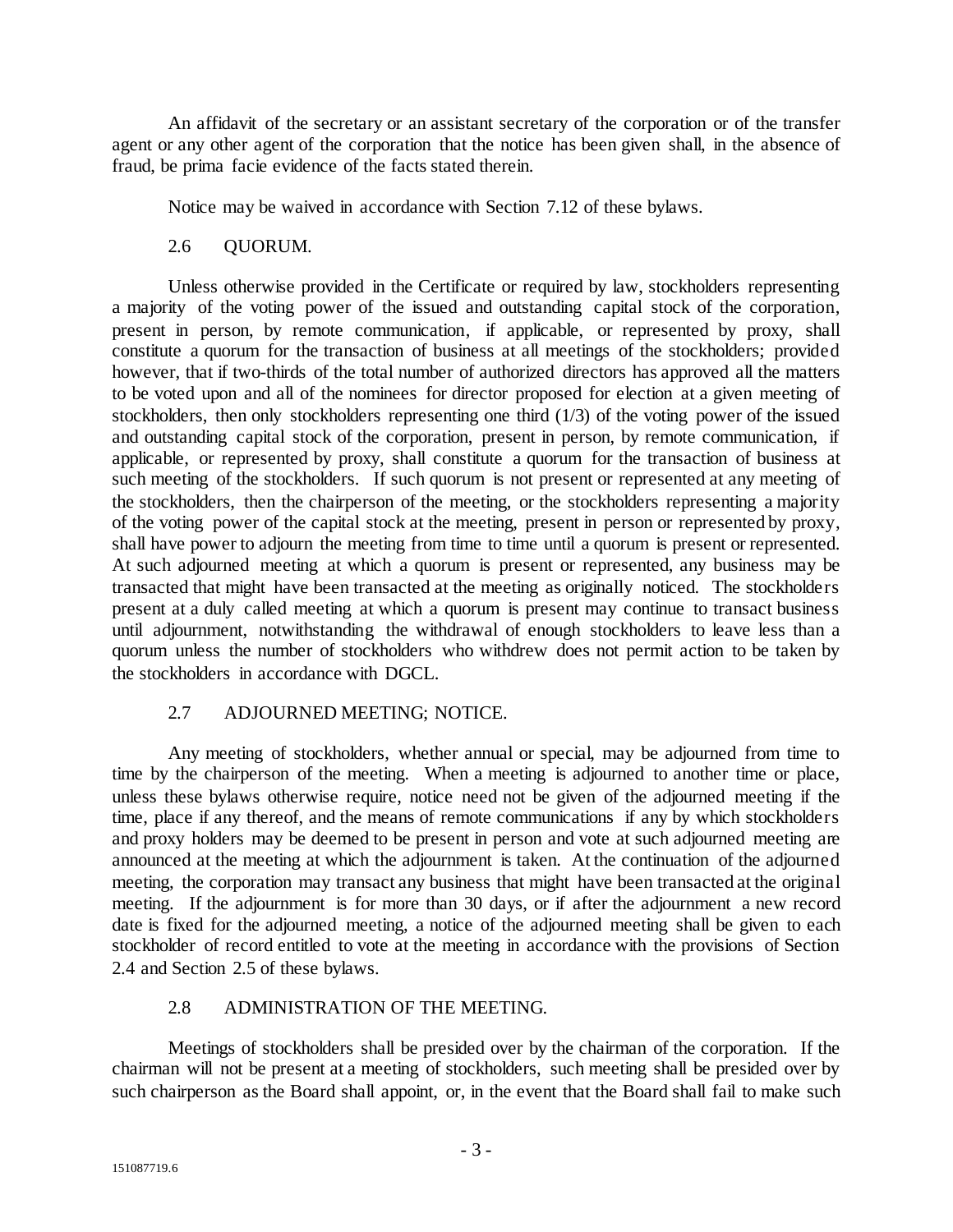appointment, any officer of the corporation elected by the Board. The secretary of the meeting shall be the secretary of the corporation, or, in the absence of the secretary of the corporation, such person as the chairperson of the meeting appoints.

The Board shall, in advance of any meeting of stockholders, appoint one (1) or more inspector(s), who may include individual(s) who serve the corporation in other capacities, including without limitation as officers, employees or agents, to act at the meeting of stockholders and make a written report thereof. The Board may designate one (1) or more persons as alternate inspector(s) to replace any inspector, who fails to act. If no inspector or alternate has been appointed or is able to act at a meeting of stockholders, the chairperson of the meeting shall appoint one (1) or more inspector(s) to act at the meeting. Each inspector, before discharging his or her duties, shall take and sign an oath to faithfully execute the duties of inspector with strict impartiality and according to the best of his or her ability. The inspector(s) or alternate(s) shall have the duties prescribed pursuant to Section 231 of the DGCL or other applicable law.

The Board shall be entitled to make such rules or regulations for the conduct of meetings of stockholders as it shall deem necessary, appropriate or convenient to the extent not inconsistent with law, the corporation's Certificate or these bylaws, as they are in effect from time to time. Subject to such rules and regulations, if any, the chairperson of the meeting shall have the right and authority to prescribe such rules, regulations and procedures and to do all acts as, in the judgment of such chairperson, are necessary, appropriate or convenient for the proper conduct of the meeting, including without limitation establishing an agenda of business of the meeting, rules or regulations to maintain order, restrictions on entry to the meeting after the time fixed for commencement thereof and the fixing of the date and time of the opening and closing of the polls for each matter upon which the stockholders will vote at a meeting (and shall announce such at the meeting). In the absence of any rule of procedure adopted by the Board, the chairperson shall make all decisions regarding procedures to be followed in any meeting.

## 2.9 VOTING.

<span id="page-7-0"></span>The stockholders entitled to vote at any meeting of stockholders shall be determined in accordance with the provisions of Section 2.11 of these bylaws, subject to Section 217 (relating to voting rights of fiduciaries, pledgors and joint owners of stock) and Section 218 (relating to voting trusts and other voting agreements) of the DGCL.

Except as otherwise provided in the provisions of Section 213 of the DGCL (relating to the fixing of a date for determination of stockholders of record), each stockholder shall be entitled to that number of votes for each share of capital stock held by such stockholder as set forth in the Certificate.

In all matters, other than the election of directors and except as otherwise required by law, the Certificate or these bylaws, including any provisions requiring a separate vote of a class or series of the corporation's shares, the affirmative vote of a majority of the voting power of the shares present or represented by proxy at the meeting and entitled to vote on the subject matter shall be the act of the stockholders. Directors shall be elected by a majority of the voting power of the shares present in person or represented by proxy at the meeting and entitled to vote on the election of directors.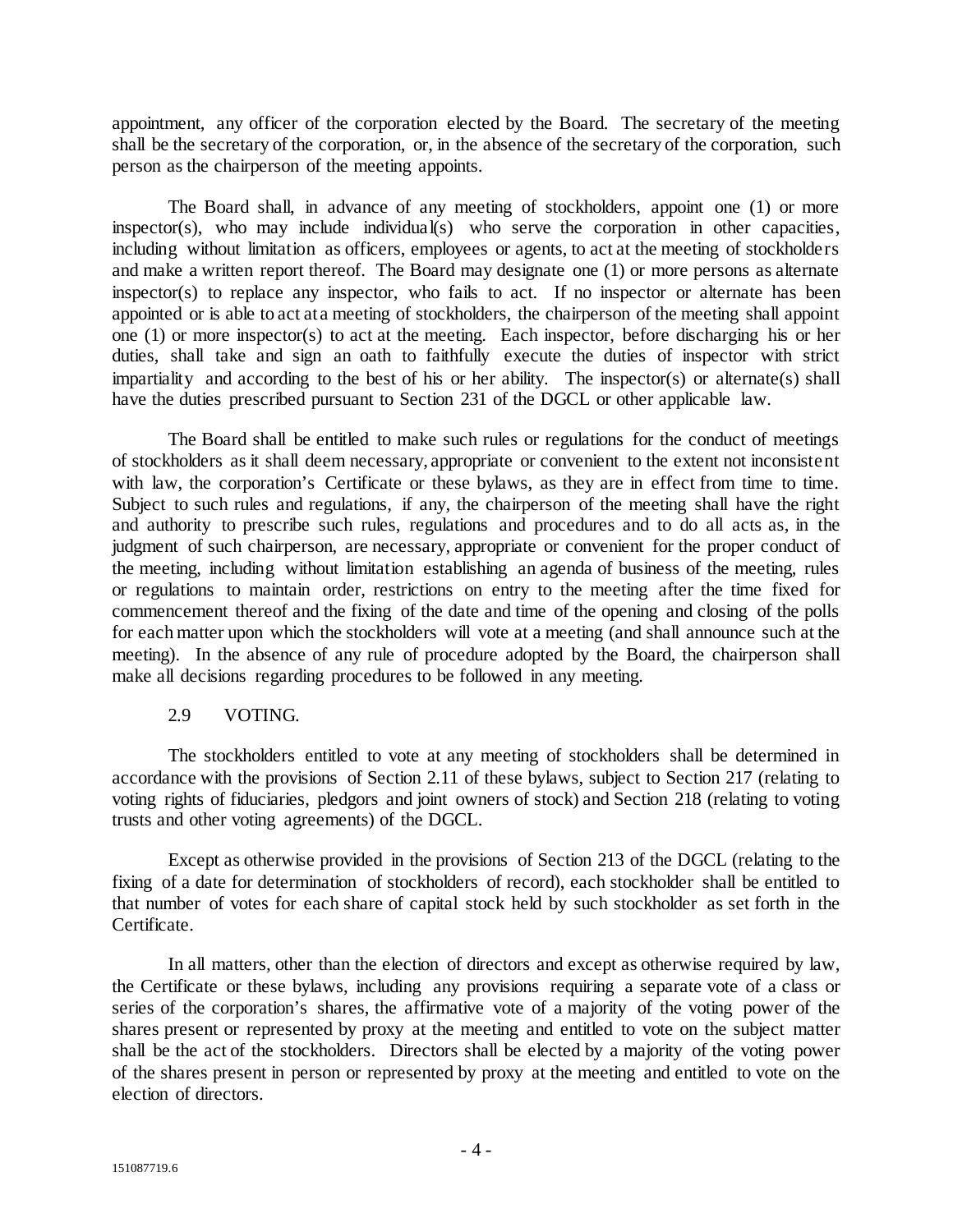The stockholders of the corporation shall not have the right to cumulate their votes for the election of directors of the corporation.

<span id="page-8-0"></span>2.10 STOCKHOLDER ACTION BY WRITTEN CONSENT WITHOUT A **MEETING.** 

Notwithstanding any statutory provision to the contrary, the stockholders shall have no power or authority to act by written consent or by electronic transmission in lieu of an annual or special meeting called in accordance with these bylaws.

## <span id="page-8-1"></span>2.11 RECORD DATE FOR STOCKHOLDER NOTICE; VOTING; GIVING CONSENTS.

In order that the corporation may determine the stockholders entitled to notice of or to vote at any meeting of stockholders or any adjournment thereof, or entitled to receive payment of any dividend or other distribution or allotment of any rights, or entitled to exercise any rights in respect of any change, conversion or exchange of stock or for the purpose of any other lawful action, the Board may fix, in advance, a record date, which record date shall not precede the date on which the resolution fixing the record date is adopted and which shall not be more than 60 nor less than ten (10) days before the date of such meeting, nor more than 60 days prior to any other such action.

If the Board does not fix a record date in accordance with these bylaws and applicable law:

(a) The record date for determining stockholders entitled to notice of or to vote at a meeting of stockholders shall be at the close of business on the day next preceding the day on which notice is given, or, if notice is waived, at the close of business on the day next preceding the day on which the meeting is held.

(b) The record date for determining stockholders entitled to consent to corporate action in writing without a meeting, when no prior action by the Board is necessary, shall be the first day on which a signed written consent setting forth the action taken or proposed to be taken is delivered to the corporation.

(c) The record date for determining stockholders for any other purpose shall be at the close of business on the day on which the Board adopts the resolution relating thereto.

A determination of stockholders of record entitled to notice of or to vote at a meeting of stockholders shall apply to any adjournment of the meeting; provided, however, that the Board may fix a new record date for the adjourned meeting.

## 2.12 PROXIES.

<span id="page-8-2"></span>Each stockholder entitled to vote at a meeting of stockholders may authorize another person or persons to act for such stockholder by proxy authorized by an instrument in writing or by a transmission permitted by law and filed with the secretary of the corporation, but no such proxy shall be voted or acted upon after three (3) years from its date, unless the proxy provides for a longer period. A stockholder may also authorize another person or persons to act for him, her or it as proxy in the manner(s) provided under Section 212(c) of the DGCL or as otherwise provided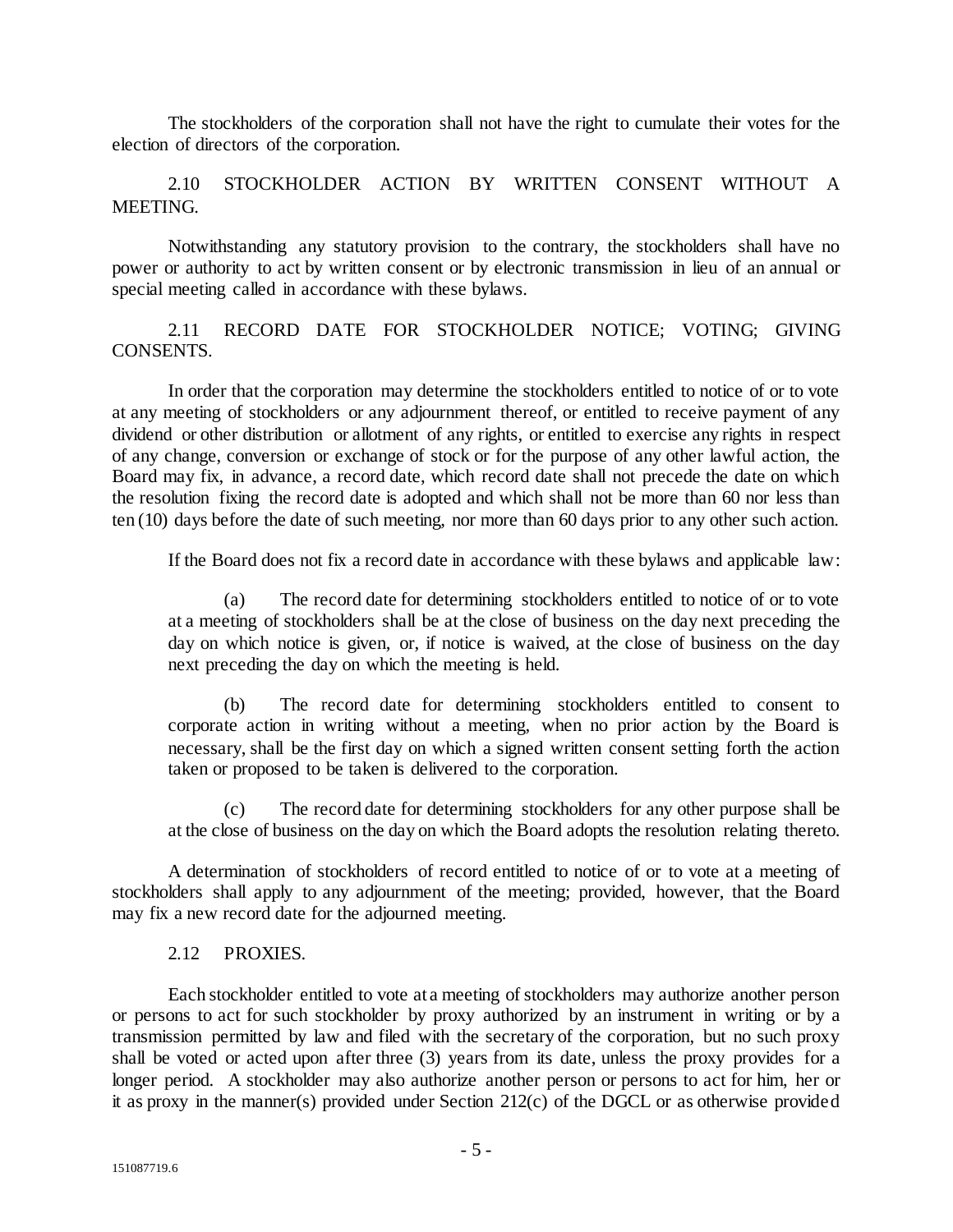under Delaware law. The revocability of a proxy that states on its face that it is irrevocable shall be governed by the provisions of Section 212(e) of the DGCL.

## 2.13 LIST OF STOCKHOLDERS ENTITLED TO VOTE.

<span id="page-9-0"></span>The officer who has charge of the stock ledger of the corporation shall prepare and make, at least ten (10) days before every meeting of stockholders, a complete list of the stockholders entitled to vote at the meeting, arranged in alphabetical order, and showing the address of each stockholder and the number of shares registered in the name of each stockholder. The corporation shall not be required to include electronic mail addresses or other electronic contact information on such list. Such list shall be open to the examination of any stockholder, for any purpose germane to the meeting for a period of at least ten (10) days prior to the meeting: (a) on a reasonably accessible electronic network, provided that the information required to gain access to such list is provided with the notice of the meeting, or (b) during ordinary business hours, at the corporation's principal place of business.

In the event that the corporation determines to make the list available on an electronic network, the corporation may take reasonable steps to ensure that such information is available only to stockholders of the corporation. If the meeting is to be held at a place, then the list shall be produced and kept at the time and place of the meeting during the whole time thereof, and may be inspected by any stockholder who is present. If the meeting is to be held solely by means of remote communication, then the list shall also be open to the examination of any stockholder during the whole time of the meeting on a reasonably accessible electronic network, and the information required to access such list shall be provided with the notice of the meeting.

## <span id="page-9-1"></span>2.14 NOTICE OF STOCKHOLDER BUSINESS; NOMINATIONS.

## 2.14.1 ANNUAL MEETING OF STOCKHOLDERS.

(a) Nominations of persons for election to the Board and the proposal of business to be considered by the stockholders shall be made at an annual meeting of stockholders (i) pursuant to the corporation's notice of such meeting, (ii) by or at the direction of the Board or (iii) by any stockholder of the corporation who was a stockholder of record at the time of giving of the notice provided for in this Section 2.14, who is entitled to vote at such meeting and who complies with the notice procedures set forth in this Section 2.14.

(b) For nominations or other business to be properly brought before an annual meeting by a stockholder pursuant to Section 2.14.1(a):

(i) the stockholder must have given timely notice thereof in writing to the secretary of the corporation;

(ii) such other business must otherwise be a proper matter for stockholder action under the DGCL;

(iii) if the stockholder, or the beneficial owner on whose behalf any such proposal or nomination is made, has provided the corporation with a Solicitation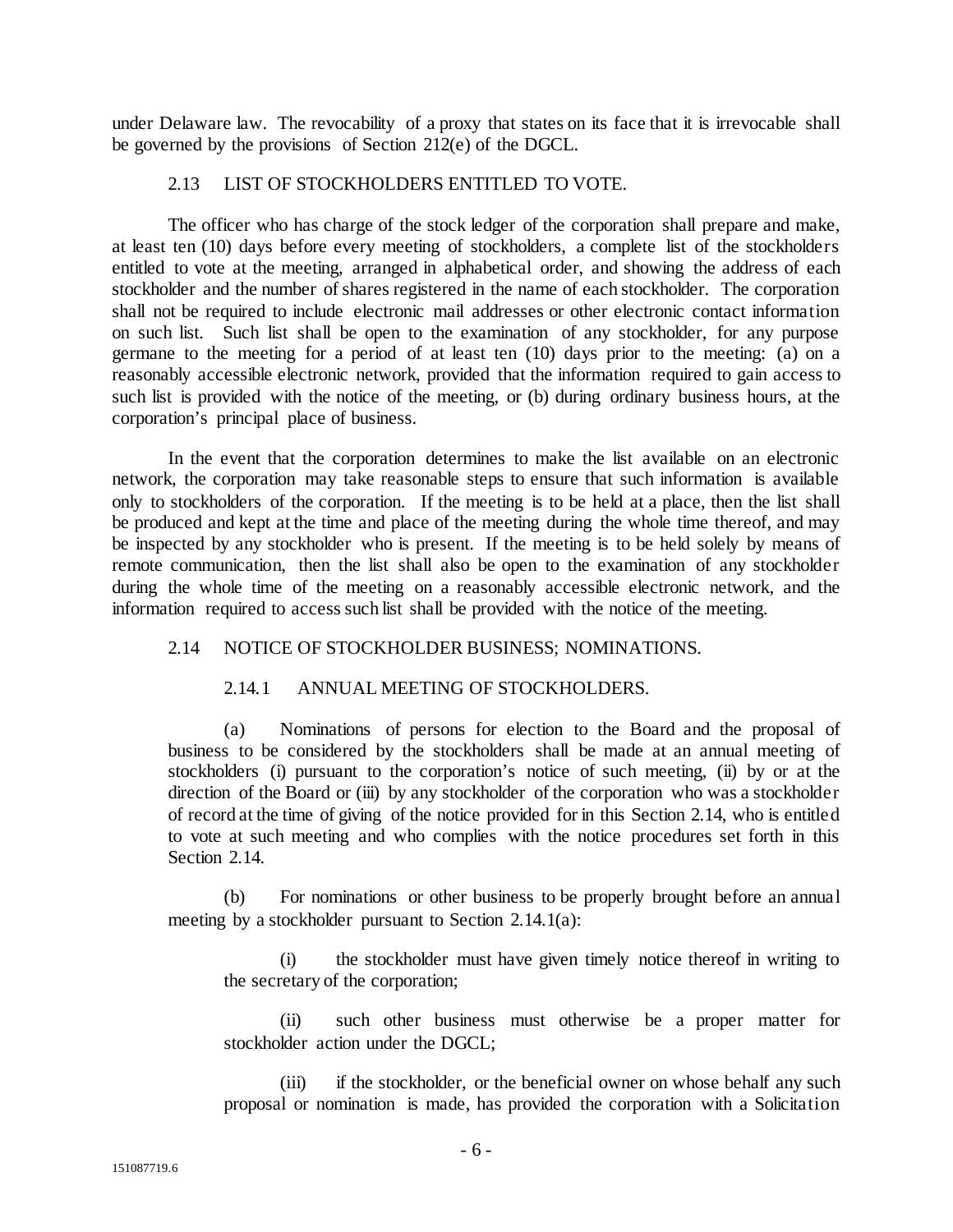Notice (as that term is defined below in this Section 2.14), such stockholder or beneficial owner must, in the case of a proposal, have delivered a proxy statement and form of proxy to holders of at least the percentage of the corporation's voting shares required under applicable law to carry any such proposal, or, in the case of a nomination or nominations, have delivered a proxy statement and form of proxy to holders of a percentage of the corporation's voting shares reasonably believed by such stockholder or beneficial holder to be sufficient to elect the nominee or nominees proposed to be nominated by such stockholder, and must, in either case, have included in such materials the Solicitation Notice; and

(iv) if no Solicitation Notice relating thereto has been timely provided pursuant to this Section 2.14, the stockholder or beneficial owner proposing such business or nomination must not have solicited a number of proxies sufficient to have required the delivery of such a Solicitation Notice under this Section 2.14.

To be timely, a stockholder's notice must be delivered to the secretary of the corporation at the principal executive offices of the corporation not later than the close of business on the seventyfifth (75th) day nor earlier than the close of business on the one hundred and fifth (105th) day prior to the first anniversary of the preceding year's annual meeting (except in the case of the 2022 annual meeting, for which such notice shall be timely if delivered in the same time period as if such meeting were a special meeting governed by Section 2.14.2); provided, however, that in the event that the date of the annual meeting is more than thirty (30) days before or more than sixty (60) days after such anniversary date, notice by the stockholder to be timely must be so delivered (A) no earlier than the close of business on the one hundred and fifth (105th) day prior to currently proposed annual meeting and (B) no later than the close of business on the later of the seventyfifth (75th) day prior to such annual meeting or the close of business on the tenth (10th) day following the day on which public announcement of the date of such meeting is first made by the corporation. Such stockholder's notice shall set forth:

> (x) as to each person whom the stockholder proposes to nominate for election or reelection as a director all information relating to such person that would be required to be disclosed in solicitations of proxies for election of directors, or would be otherwise required, in each case pursuant to Regulation 14A under the U.S. Securities Exchange Act of 1934, as amended (the "Exchange Act") (applying such requirements under Regulation 14A for purposes of this Section 2.14 regardless of whether or not the corporation is in fact subject to the Exchange Act), including such person's written consent to being named in the proxy statement as a nominee and to serving as a director if elected;

> (y) as to any other business that the stockholder proposes to bring before the meeting, a brief description of the business desired to be brought before the meeting, the reasons for conducting such business at the meeting and any material interest in such business of such stockholder and the beneficial owner, if any, on whose behalf the proposal is made; and

> (z) as to the stockholder giving the notice and the beneficial owner, if any, on whose behalf the nomination or proposal is made, (aa) the name and address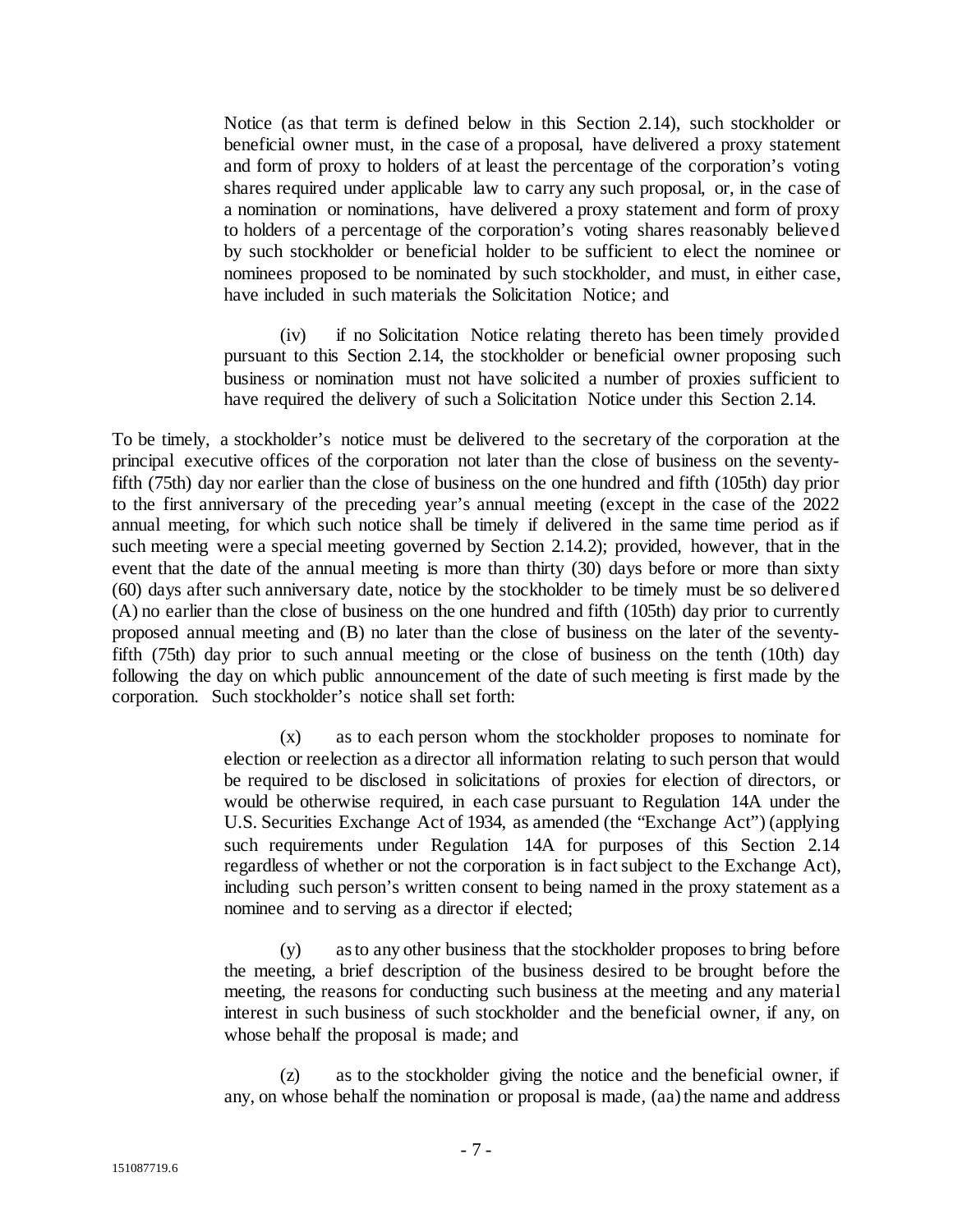of such stockholder, as they appear on the corporation's books, and of such beneficial owner, (bb) the class and number of shares of the corporation that are owned beneficially and held of record by such stockholder and such beneficial owner, and (cc) whether either such stockholder or beneficial owner intends to deliver a proxy statement and form of proxy to holders of, in the case of a proposal, at least the percentage of the corporation's voting shares required under applicable law to carry the proposal or, in the case of a nomination or nominations, a sufficient number of holders of the corporation's voting shares to elect such nominee or nominees (an affirmative statement of such intent being a "*Solicitation Notice*").

(c) Notwithstanding anything in the second sentence of Section 2.14.1(b) to the contrary, in the event that the number of directors to be elected to the Board is increased and the corporation does not issue a press release naming all of the nominees for director or specifying the size of the increased Board at least seventy five (75) days prior to the first anniversary of the preceding year's annual meeting (or, if the annual meeting is held more than thirty (30) days before or sixty (60) days after such anniversary date, at least seventy five (75) days prior to such annual meeting), a stockholder's notice required by this Section 2.14 shall also be considered timely, but only with respect to nominees for any new positions created by such increase, if it shall be delivered to the secretary of the corporation at the principal executive office of the corporation no later than the close of business on the tenth (10th) day following the day on which such press release is first made by the corporation.

#### 2.14.2 SPECIAL MEETINGS OF STOCKHOLDERS.

Only such business shall be conducted at a special meeting of stockholders as shall have been brought before the meeting pursuant to the corporation's notice of such meeting. Nominations of persons for election to the Board may be made at a special meeting of stockholders at which directors are to be elected pursuant to the corporation's notice of such meeting (a) by or at the direction of the Board or (b) provided that the Board has determined that directors shall be elected at such meeting, by any stockholder of the corporation who is a stockholder of record at the time of giving of notice of the special meeting, who shall be entitled to vote at the meeting and who complies with the notice procedures set forth in this Section 2.14. In the event the corporation calls a special meeting of stockholders for the purpose of electing one or more directors to the Board, any such stockholder may nominate a person or persons (as the case may be), for election to such position(s) as specified in the corporation's notice of meeting, if the stockholder's notice required by Section 2.14.1(b) shall be delivered to the secretary of the corporation at the principal executive offices of the corporation (i) no earlier than the one hundred fifth (105th) day prior to such special meeting and (ii) no later than the close of business on the later of the seventy fifth (75th) day prior to such special meeting or the tenth (10th) day following the day on which Public Announcement is first made of the date of the special meeting and of the nominees proposed by the Board to be elected at such meeting.

## 2.14.3 GENERAL.

Only such persons who are nominated in accordance with the procedures set forth in this Section 2.14 shall be eligible to serve as directors and only such business shall be conducted at a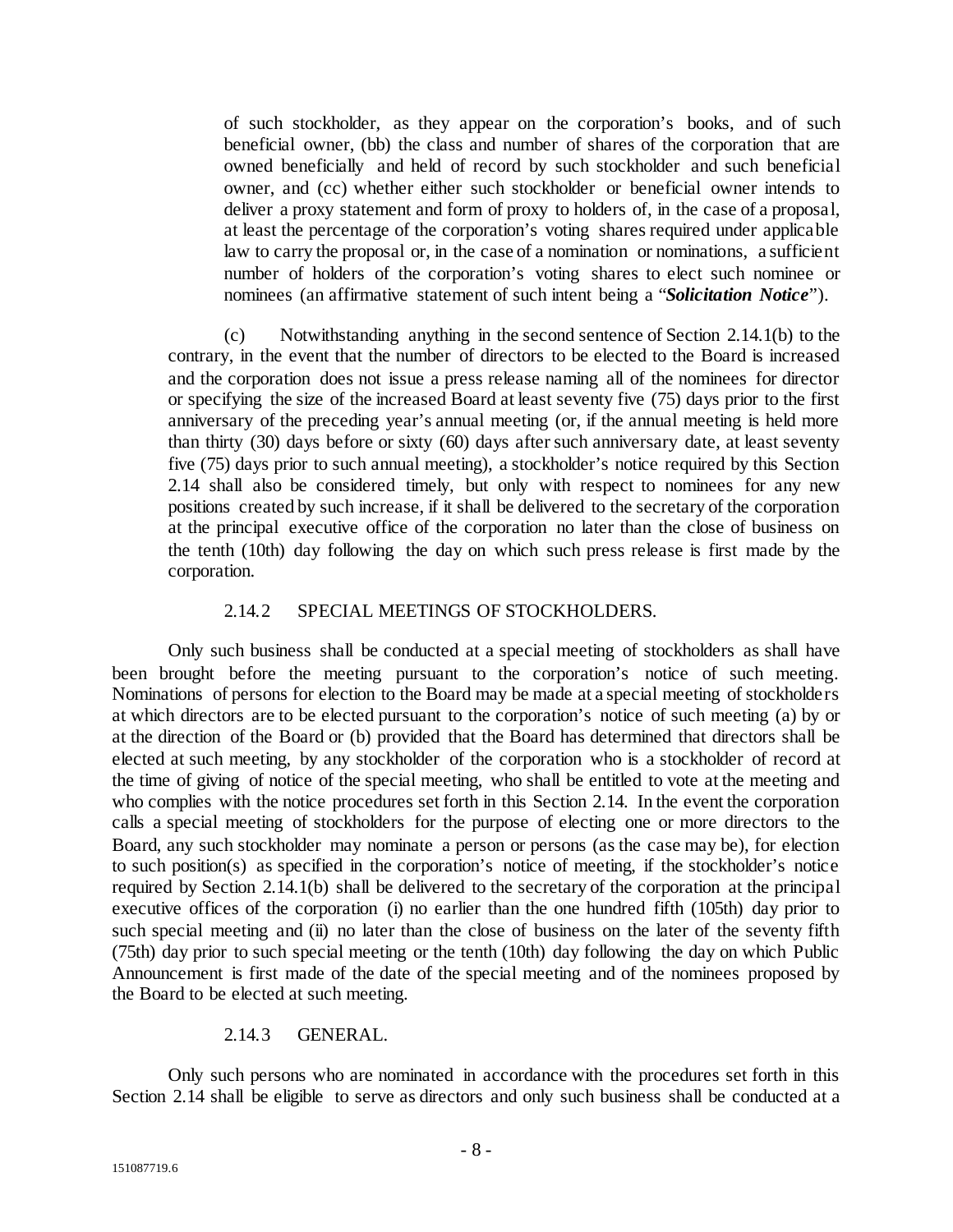meeting of stockholders as shall have been brought before the meeting in accordance with the procedures set forth in this Section 2.14. Except as otherwise provided by the DGCL or these bylaws, the chairperson of the meeting shall have the power and duty to determine whether a nomination or any business proposed to be brought before the meeting was made or proposed, as the case may be, in accordance with the procedures set forth in this Section 2.14 and, if any proposed nomination or business is not in compliance herewith, to declare that such defective proposal or nomination shall be disregarded.

## **ARTICLE III — DIRECTORS**

## <span id="page-12-0"></span>3.1 POWERS.

<span id="page-12-1"></span>Subject to the provisions of the DGCL and any limitations in the Certificate, the business and affairs of the corporation shall be managed and all corporate powers shall be exercised by or under the direction of the Board.

## 3.2 NUMBER OF DIRECTORS.

<span id="page-12-2"></span>The authorized number of directors on the Board shall be fixed from time to time as set forth in the Certificate. No reduction of the authorized number of directors shall have the effect of removing any director before that director's term of office expires.

# 3.3 ELECTION, QUALIFICATION AND TERM OF OFFICE OF DIRECTORS.

<span id="page-12-3"></span>The directors shall be divided, with respect to the time for which they severally hold office, into classes as provided in the Certificate, and vacancies occurring in the Board and any newly created directorships resulting from any increase in the authorized number of directors shall be filled, as provided in the Certificate. Directors need not be stockholders unless so required by the Certificate or these bylaws. The Certificate or these bylaws may prescribe other qualifications for directors. Each director, including a director elected to fill a vacancy, shall hold office until such director's successor is elected and qualified or until such director's earlier death, resignation or removal.

All elections of directors shall be by written ballot, unless otherwise provided in the Certificate. If authorized by the Board, such requirement of a written ballot shall be satisfied by a ballot submitted by electronic transmission, provided that any such electronic transmission must be either set forth or be submitted with information from which it can be determined that the electronic transmission was authorized.

## 3.4 RESIGNATION AND VACANCIES.

<span id="page-12-4"></span>Any director may resign at any time upon written notice or by electronic transmission to the corporation.

Unless the Board otherwise determines, newly created directorships resulting from any increase in the authorized number of directors, or any vacancies on the Board resulting from the death, resignation, retirement, disqualification, removal from office or other cause shall, unless otherwise required by law, be filled by the affirmative vote of a majority of the remaining directors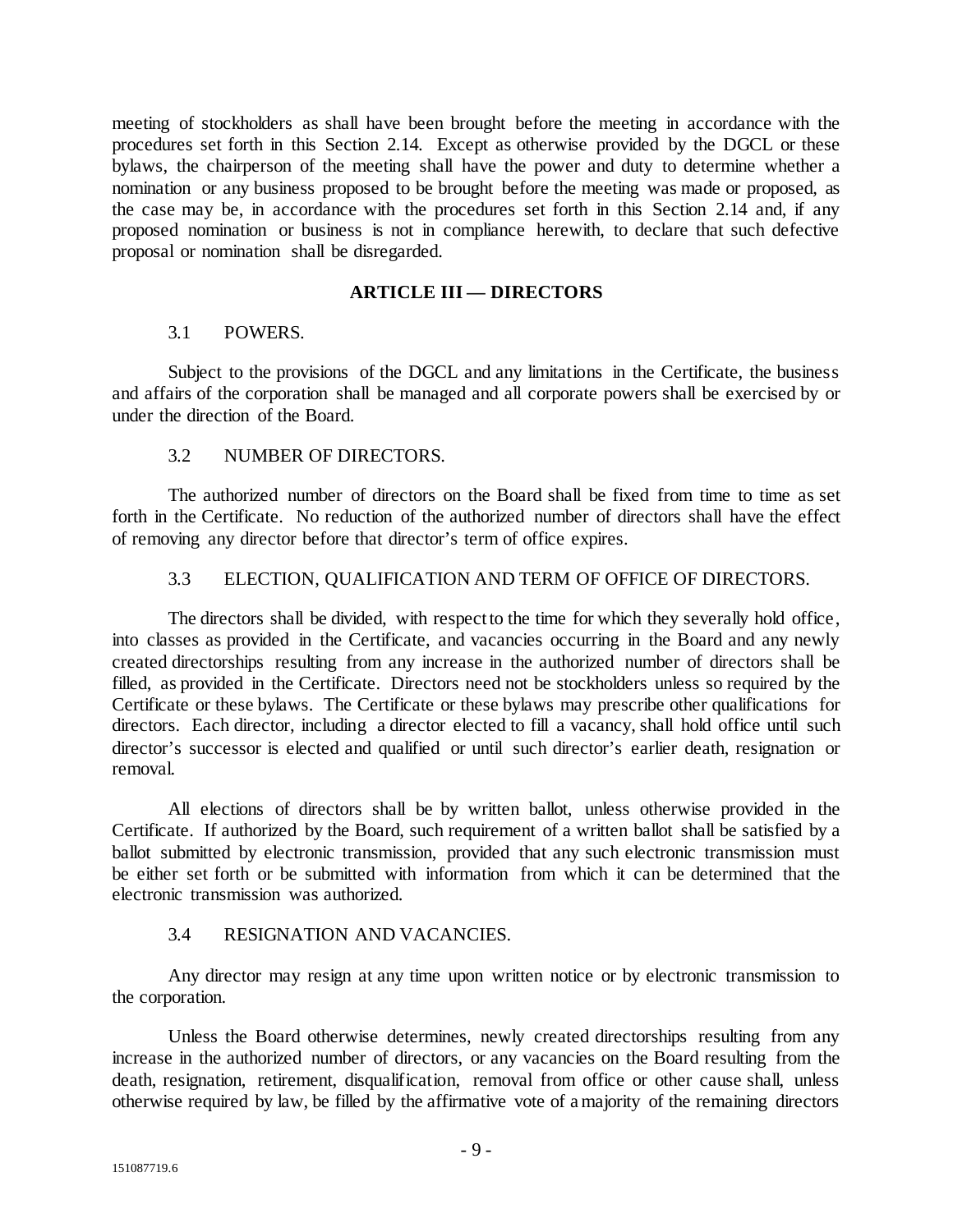then in office, even though less than a quorum of the Board, or by a sole remaining director. When one or more directors resigns and the resignation is effective at a future date, a majority of the directors then in office, including those who have so resigned, shall have power to fill such vacancy or vacancies, the vote thereon to take effect when such resignation or resignations shall become effective, and each director so chosen shall hold office as provided in this Section 3.4 in the filling of other vacancies.

## 3.5 PLACE OF MEETINGS; REMOTE MEETINGS PERMITTED.

<span id="page-13-0"></span>The Board may hold meetings, both regular and special, either within or outside the State of Delaware.

Unless otherwise restricted by the Certificate or these bylaws, members of the Board, or any committee designated by the Board, may participate in a meeting of the Board, or any committee, by means of conference telephone or other communications equipment by means of which all persons participating in the meeting can hear each other, and such participation in a meeting shall constitute presence in person at the meeting.

## 3.6 REGULAR MEETINGS.

<span id="page-13-1"></span>Regular meetings of the Board may be held without notice at such time and at such place as shall from time to time be determined by the Board.

#### 3.7 SPECIAL MEETINGS; NOTICE.

<span id="page-13-2"></span>Special meetings of the Board for any purpose or purposes may be called at any time by the chairperson of the Board, the chief executive officer, the president, the secretary or a majority of the authorized number of directors. The person(s) authorized to call special meetings of the Board may fix the place and time of the meeting.

Notice of the time and place of special meetings shall be:

- (a) delivered personally by hand, by courier or by telephone;
- (b) sent by United States first-class mail, postage prepaid;
- (c) sent by facsimile; or
- (d) sent by electronic mail,

directed to each director at that director's address, telephone number, facsimile number or electronic mail address, as the case may be, as shown on the corporation's records.

If the notice is (i) delivered personally by hand, by courier or by telephone, (ii) sent by facsimile or (iii) sent by electronic mail, it shall be delivered or sent at least 24 hours before the time of the holding of the meeting. If the notice is sent by United States mail, it shall be deposited in the United States mail at least four days before the time of the holding of the meeting. Any oral notice may be communicated either to the director or to a person at the office of the director who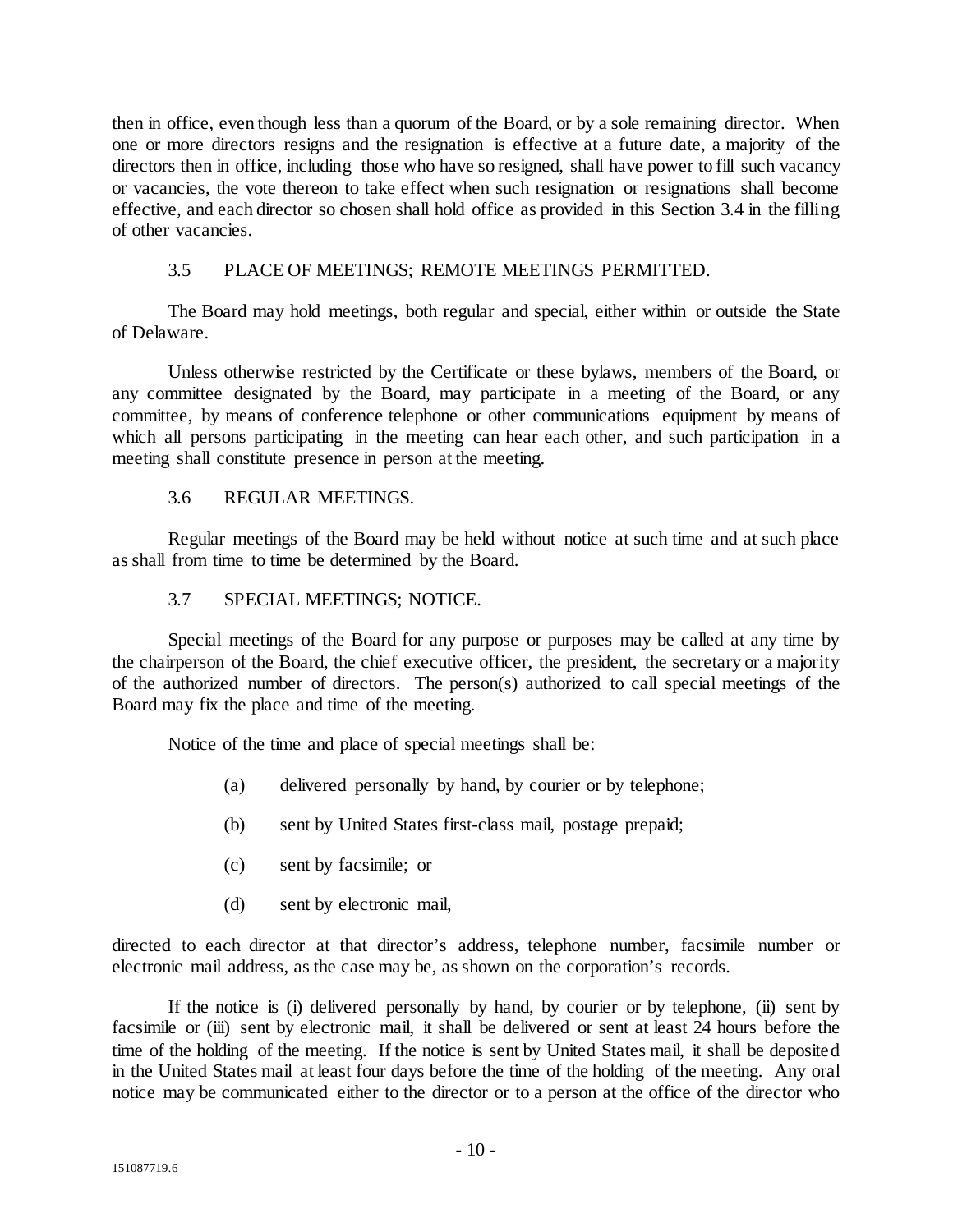the person giving notice has reason to believe will promptly communicate such notice to the director. The notice need not specify the place of the meeting if the meeting is to be held at the corporation's principal executive office nor the purpose of the meeting.

## 3.8 QUORUM.

<span id="page-14-0"></span>Except as otherwise required by law or the Certificate, at all meetings of the Board, a majority of the authorized number of directors (as determined pursuant to Section 3.2 of these bylaws) shall constitute a quorum for the transaction of business, except to adjourn as provided in Section 3.11 of these bylaws. The vote of a majority of the directors present at any meeting at which a quorum is present shall be the act of the Board, except as may be otherwise specifically provided by statute, the Certificate or these bylaws.

## 3.9 WAIVER OF NOTICE.

<span id="page-14-1"></span>Whenever notice is required to be given under any provisions of the DGCL, the Certificate or these bylaws, a written waiver thereof, signed by the person entitled to notice, or a waiver by electronic transmission by the person entitled to notice, whether before or after the time stated therein, shall be deemed equivalent to notice. Attendance of a person at a meeting shall constitute a waiver of notice of such meeting, except when the person attends a meeting solely for the express purpose of objecting, at the beginning of the meeting, to the transaction of any business because the meeting is not lawfully called or convened. Neither the business to be transacted at, nor the purpose of, any regular or special meeting of the directors, or members of a committee of directors, need be specified in any written waiver of notice or any waiver by electronic transmission unless so required by the Certificate or these bylaws.

# 3.10 BOARD ACTION BY WRITTEN CONSENT WITHOUT A MEETING.

<span id="page-14-2"></span>Unless otherwise restricted by the Certificate or these bylaws, any action required or permitted to be taken at any meeting of the Board, or of any committee thereof, may be taken without a meeting if all members of the Board or committee, as the case may be, consent thereto in writing or by electronic transmission and the writing or writings or electronic transmission or transmissions are filed with the minutes of proceedings of the Board or committee. Such filing shall be in paper form if the minutes are maintained in paper form and shall be in electronic form if the minutes are maintained in electronic form.

# 3.11 ADJOURNED MEETING; NOTICE.

<span id="page-14-3"></span>If a quorum is not present at any meeting of the Board, then a majority of the directors present thereat may adjourn the meeting from time to time, without notice other than announcement at the meeting, until a quorum is present.

# 3.12 FEES AND COMPENSATION OF DIRECTORS.

<span id="page-14-4"></span>Unless otherwise restricted by the Certificate or these bylaws, the Board shall have the authority to fix the compensation of directors. Nothing herein contained shall be construed to preclude any director from serving the corporation in any other capacity as an officer, agent, employee, or otherwise and receiving compensation therefor.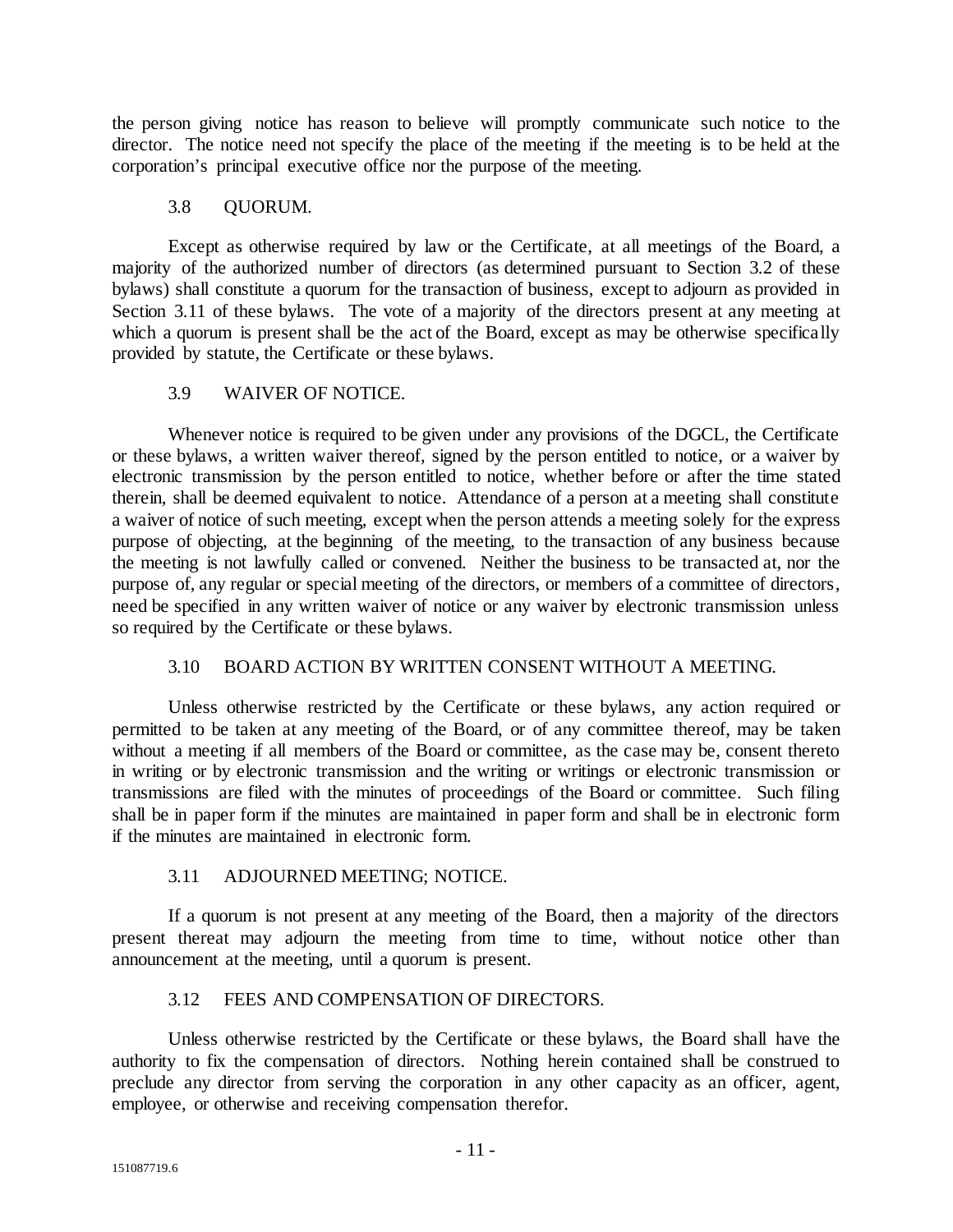#### 3.13 REMOVAL OF DIRECTORS.

<span id="page-15-0"></span>Any director (including persons elected by directors to fill vacancies in the Board) may be removed from office as provided in the Certificate.

#### 3.14 INTERESTED DIRECTORS.

<span id="page-15-1"></span>No contract or transaction between the corporation and one or more of its directors or officers, or between the corporation and any other corporation, partnership, association or other organization in which one or more of its directors or officers are directors or officers, or have a financial interest, shall be void or voidable solely for this reason, or solely because the director or officer is present at or participates in the meeting of the Board or committee thereof which authorizes the contract or transaction, or solely because his, her or their votes are counted for such purpose, if (i) the material facts as to his, her or their relationship or interest and as to the contract or transaction are disclosed or are known to the Board or the committee, and the Board or committee in good faith authorizes the contract or transaction by the affirmative votes of a majority of the disinterested directors, even though the disinterested directors be less than a quorum, or (ii) the material facts as to his, her or their relationship or interest and as to the contract or transaction are disclosed or are known to the stockholders entitled to vote thereon, and the contract or transaction is specifically approved in good faith by vote of the stockholders, or (iii) the contract or transaction is fair as to the corporation as of the time it is authorized, approved or ratified by the Board, a committee thereof or the stockholders. Common or interested directors may be counted in determining the presence of a quorum at a meeting of the Board or of a committee which authorizes the contract or transaction.

## **ARTICLE IV — COMMITTEES**

## <span id="page-15-2"></span>4.1 COMMITTEES OF DIRECTORS.

<span id="page-15-3"></span>The Board may designate one or more committees, each committee to consist of one or more of the directors of the corporation. The Board may designate one or more directors as alternate members of any committee, who may replace any absent or disqualified member at any meeting of the committee. In the absence or disqualification of a member of a committee, the member or members thereof present at any meeting and not disqualified from voting, whether or not such member or members constitute a quorum, may unanimously appoint another member of the Board to act at the meeting in the place of any such absent or disqualified member. Any such committee, to the extent provided in the resolution of the Board or in these bylaws, shall have and may exercise such lawfully delegable powers and duties as the Board may confer; provided, however, that no such committee shall have the power or authority in reference to the following matters: (a) approving, adopting, or recommending to the stockholders any action or matter (other than the election or removal of members of the Board) expressly required by the DGCL to be submitted to stockholders for approval or (b) adopting, amending or repealing any bylaw of the corporation.

## 4.2 COMMITTEE MINUTES.

<span id="page-15-4"></span>Each committee shall keep regular minutes of its meetings and report to the Board when required.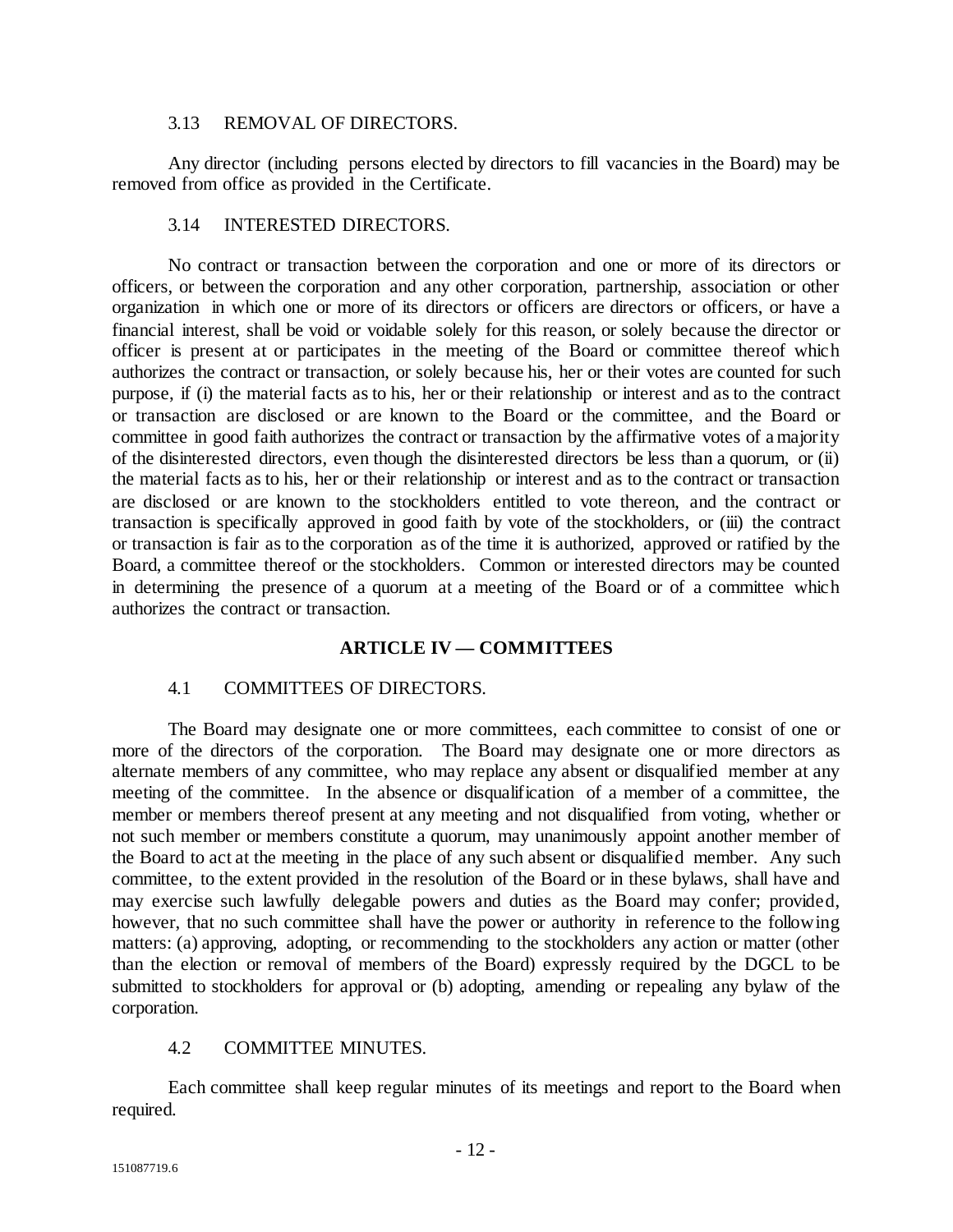#### 4.3 MEETINGS AND ACTION OF COMMITTEES.

<span id="page-16-0"></span>Meetings and actions of committees shall be governed by, and held and taken in accordance with, the provisions of:

- (a) Section 3.5 (relating to place of meetings and meetings by telephone);
- (b) Section 3.6 (relating to regular meetings);
- (c) Section 3.7 (relating to special meetings and notice);
- (d) Section 3.8 (relating to quorum);
- (e) Section 3.9 (relating to waiver of notice);
- (f) Section 3.10 (relating to action without a meeting); and
- (g) Section 3.11 (relating to adjournment and notice of adjournment)

of these bylaws, with such changes in the context of those bylaws as are necessary to substitute the committee and its members for the Board and its members.

Notwithstanding the foregoing:

(i) the time of regular meetings of committees may be determined either by resolution of the Board or by resolution of the committee;

(ii) special meetings of committees may also be called by resolution of the Board; and

(iii) notice of special meetings of committees shall also be given to all alternate members, who shall have the right to attend all meetings of the committee. The Board may adopt rules for the governance of any committee not inconsistent with the provisions of these bylaws.

## **ARTICLE V — OFFICERS**

## <span id="page-16-1"></span>5.1 OFFICERS.

<span id="page-16-2"></span>5.1.1 GENERALLY. The officers of the Corporation shall consist of a chief executive officer (who may be the chairperson of the Board or the president), a Secretary and a treasurer and may consist of such other officers, including, without limitation, a chief financial officer and one or more vice presidents, as may from time to time be appointed by the Board. All officers shall be elected by the Board; provided, however, that the Board may empower the chief executive officer of the corporation to appoint any officer other than the chairperson of the Board, the chief executive officer, the president, the chief financial officer or the treasurer. Each officer shall hold office until such person's successor is appointed or until such person's earlier resignation, death or removal. Any number of offices may be held by the same person. Any officer may resign at any time upon written notice to the corporation. Any vacancy occurring in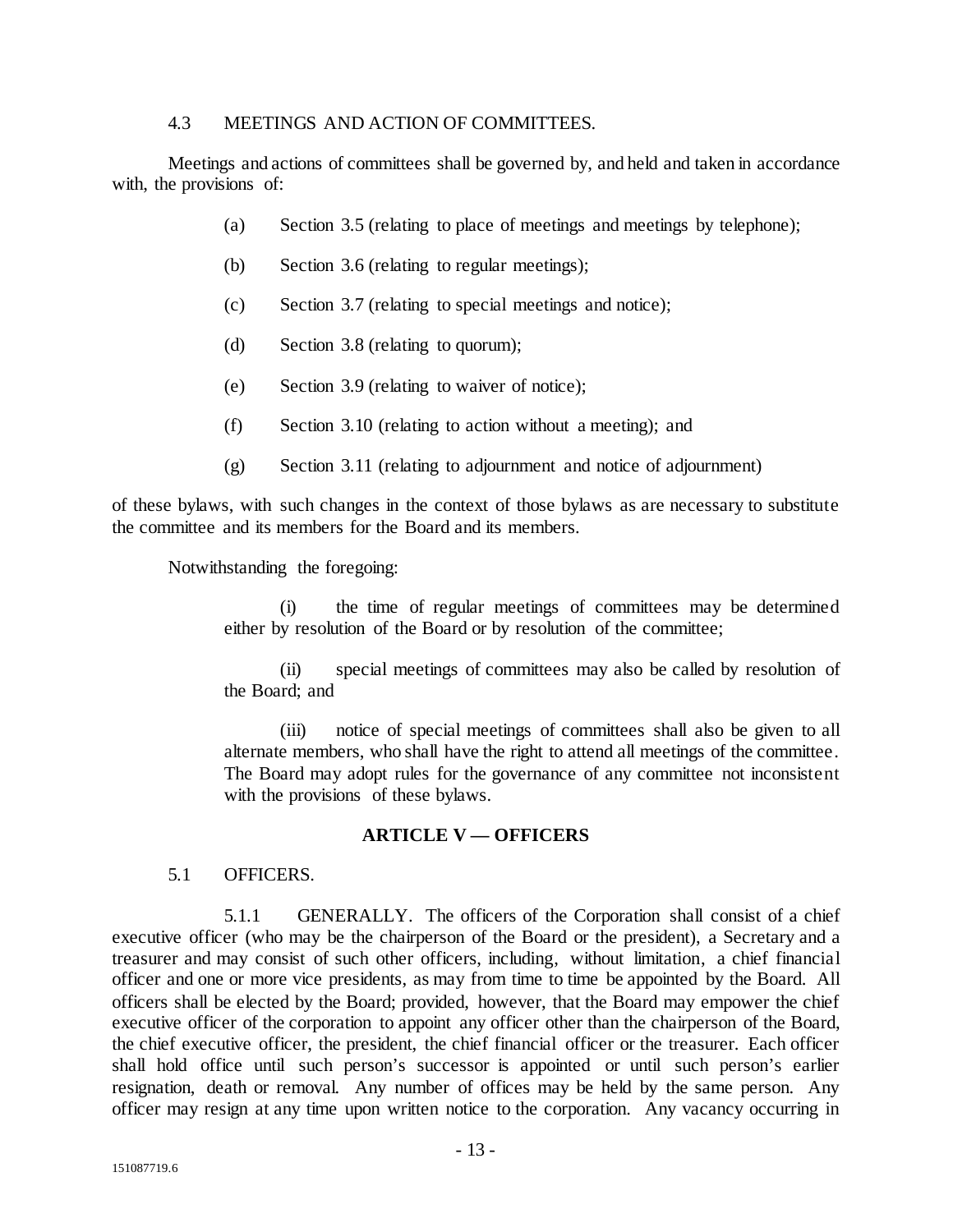any office of the corporation by death, resignation, removal or otherwise may be filled by the Board.

5.1.2 CHIEF EXECUTIVE OFFICER. Subject to the control of the Board and such supervisory powers, if any, as may be given by the Board, the powers and duties of the chief executive officer of the Corporation are:

(a) To act as the general manager and, subject to the control of the Board, to have general supervision, direction and control of the business and affairs of the corporation;

(b) Subject Section 2.3 of these bylaws, to call special meetings of the stockholders to be held at such times and, subject to the limitations prescribed by law or by these bylaws, at such places as he shall deem proper; and

(c) To affix the signature of the corporation to all deeds, conveyances, mortgages, guarantees, leases, obligations, bonds, certificates and other papers and instruments in writing which have been authorized by the Board or which, in the judgment of the chief executive officer, should be executed on behalf of the corporation; to sign certificates for shares of stock of the corporation; and, subject to the direction of the Board, to have general charge of the property of the corporation and to supervise and control all officers, agents and employees of the corporation.

The president shall be the chief executive officer of the Corporation unless the Board shall designate another officer to be the chief executive officer.

5.1.3 CHAIRPERSON OF THE BOARD. The chairperson of the Board shall have the power to preside at all meetings of the Board and shall have such other powers and duties as provided in these bylaws and as the Board may from time to time prescribe.

5.1.4 PRESIDENT. The chief executive officer shall be the president of the Corporation unless the Board shall have designated one individual as the president and a different individual as the chief executive officer of the corporation. Subject to the provisions of these bylaws and to the direction of the Board, and subject to the supervisory powers of the chief executive officer (if the chief executive officer is an officer other than the president), and subject to such supervisory powers and authority as may be given by the Board to the chairperson of the Board, and/or to any other officer, the president shall have the responsibility for the general management and control of the business and affairs of the corporation and the general supervision and direction of all of the officers, employees and agents of the corporation (other than the chief executive officer, if the chief executive officer is an officer other than the president) and shall perform all duties and have all powers that are commonly incident to the office of president or that are delegated to the president by the Board.

5.1.5 VICE PRESIDENTS. Each vice president shall have all such powers and duties as are commonly incident to the office of vice president, or that are delegated to him or her by the Board or the chief executive officer. A vice president may be designated by the Board to perform the duties and exercise the powers of the chief executive officer in the event of the chief executive officer's absence or disability.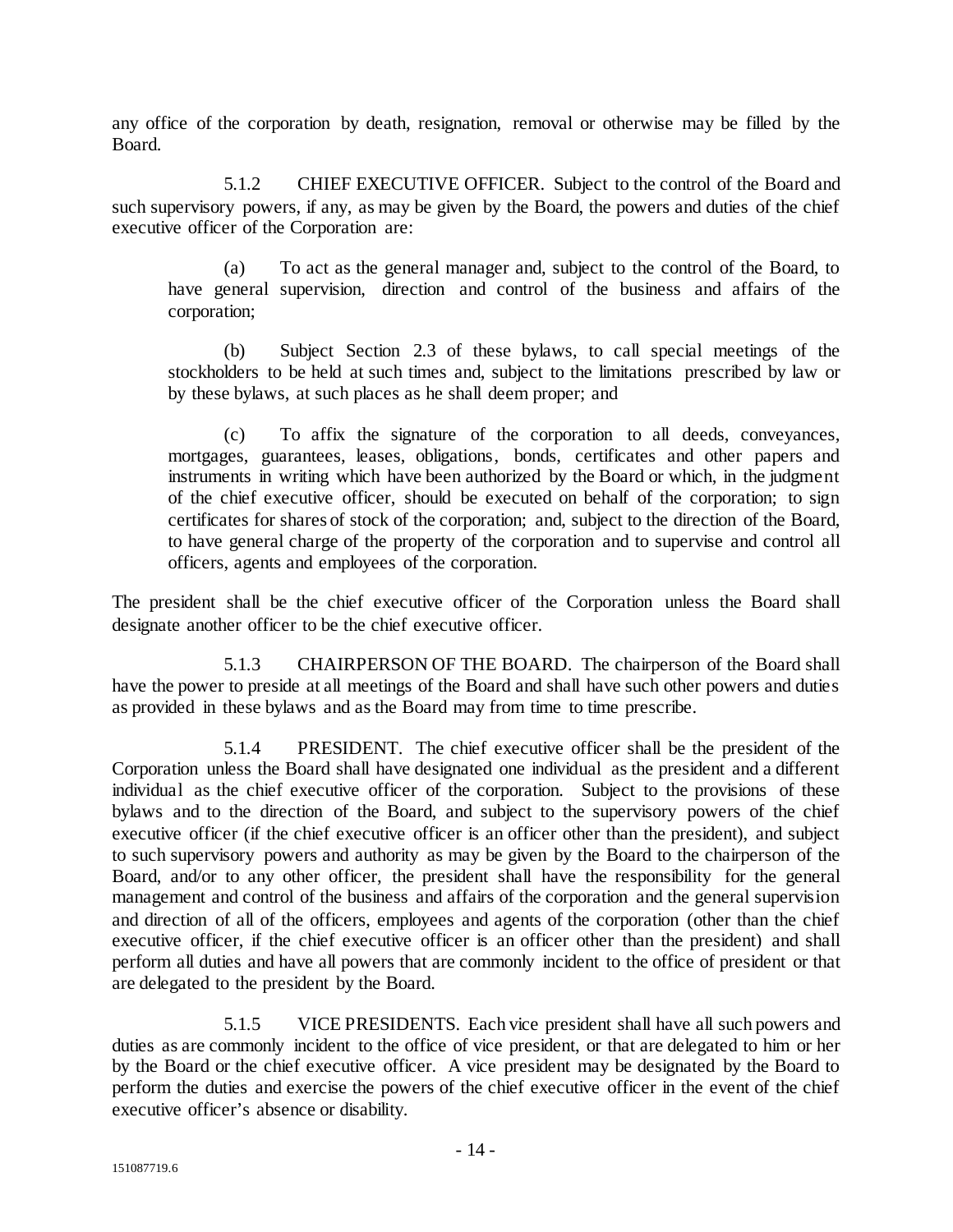5.1.6 CHIEF FINANCIAL OFFICER. The chief financial officer shall be the treasurer of the Corporation unless the Board shall have designated another officer as the treasurer of the Corporation. Subject to the direction of the Board and the chief executive officer, the chief financial officer shall perform all duties and have all powers that are commonly incident to the office of chief financial officer.

5.1.7 TREASURER. The treasurer shall have custody of all moneys and securities of the corporation. The treasurer shall make such disbursements of the funds of the corporation as are authorized and shall render from time to time an account of all such transactions. The treasurer shall also perform such other duties and have such other powers as are commonly incident to the office of treasurer, or as the Board or the chief executive officer may from time to time prescribe.

5.1.8 SECRETARY. The secretary shall issue or cause to be issued all authorized notices for, and shall keep, or cause to be kept, minutes of all meetings of the stockholders and the Board. The secretary shall have charge of the corporate minute books and similar records and shall perform such other duties and have such other powers as are commonly incident to the office of secretary, or as the Board or the chief executive officer may from time to time prescribe.

<span id="page-18-0"></span>5.2 DELEGATION OF AUTHORITY. the board may from time to time delegate the powers or duties of any officer to any other officers or agents, notwithstanding any provision hereof.

<span id="page-18-1"></span>5.3 REMOVAL. any officer of the corporation shall serve at the pleasure of the board and may be removed at any time, with or without cause, by the board; provided that if the board has empowered the chief executive officer to appoint any vice presidents of corporation, then such vice presidents may be removed by the chief executive officer. Such removal shall be without prejudice to the contractual rights of such officer, if any, with the corporation.

# 5.4 REPRESENTATION OF SHARES OF OTHER CORPORATIONS.

<span id="page-18-2"></span>The chairperson of the Board, the chief executive officer, the president, any vice president, the treasurer, the secretary or assistant secretary of this corporation, or any other person authorized by the Board, the chief executive officer, the president or a vice president, is authorized to vote, represent, and exercise on behalf of this corporation all rights incident to any and all shares or other equity interests of any other corporation or entity standing in the name of this corporation. The authority granted herein may be exercised either by such person directly or by any other person authorized to do so by proxy or power of attorney duly executed by such person having the authority.

# 5.5 AUTHORITY AND DUTIES OF OFFICERS.

<span id="page-18-4"></span><span id="page-18-3"></span>In addition to the foregoing authority and duties, all officers of the corporation shall respectively have such authority and perform such duties in the management of the business of the corporation as may be designated from time to time by the Board.

# **ARTICLE VI — RECORDS AND REPORTS**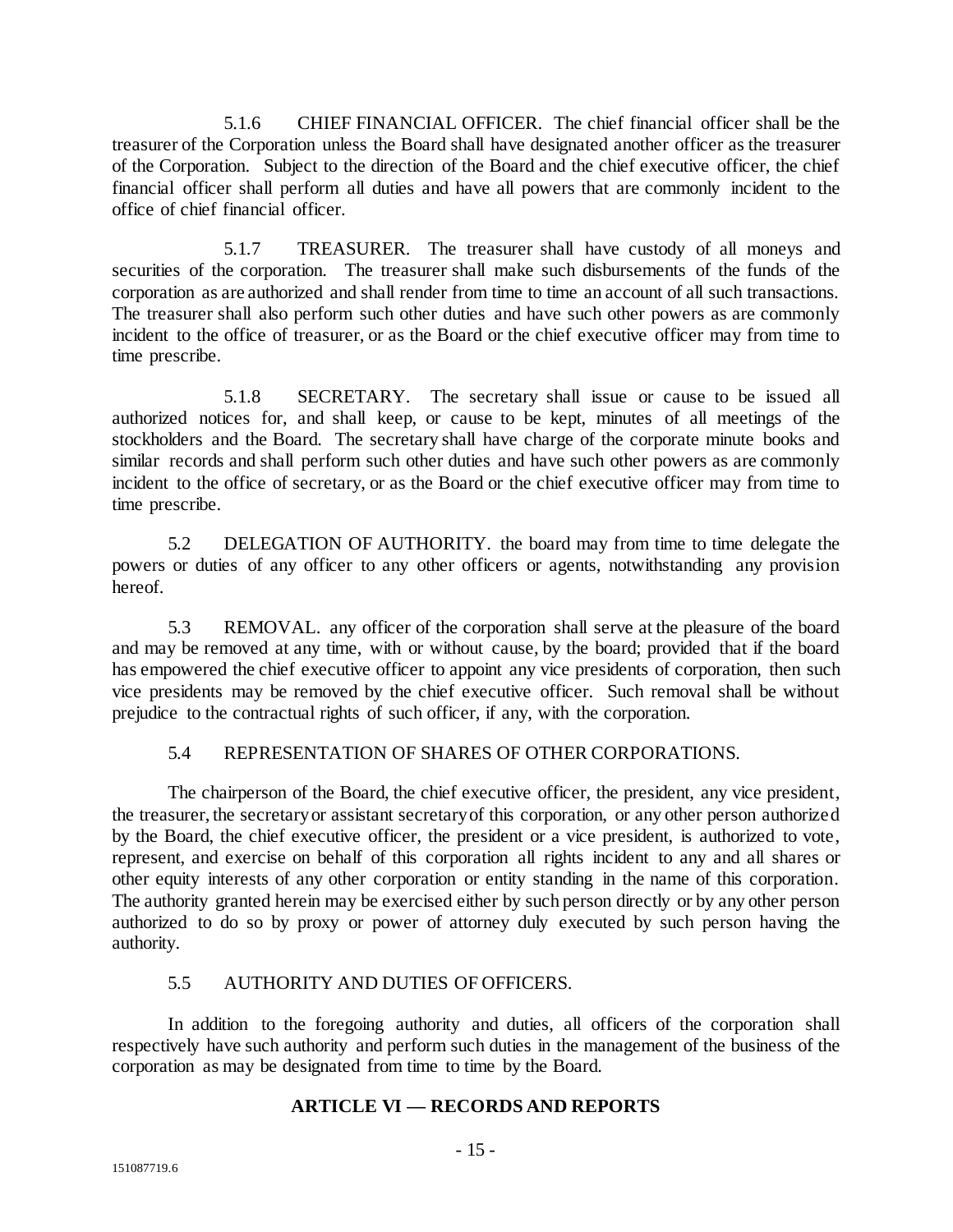#### 6.1 MAINTENANCE AND INSPECTION OF RECORDS.

<span id="page-19-0"></span>The corporation shall, either at its principal executive office or at such place or places as designated by the Board, keep a record of its stockholders listing their names and addresses and the number and class of shares held by each stockholder, a copy of these bylaws, as may be amended to date, minute books, accounting books and other records.

Any such records maintained by the corporation may be kept on, or by means of, or be in the form of, any information storage device or method, provided that the records so kept can be converted into clearly legible paper form within a reasonable time. The corporation shall so convert any records so kept upon the request of any person entitled to inspect such records pursuant to the provisions of the DGCL. When records are kept in such manner, a clearly legible paper form produced from or by means of the information storage device or method shall be admissible in evidence, and accepted for all other purposes, to the same extent as an original paper form accurately portrays the record.

Any stockholder of record, in person or by attorney or other agent, shall, upon written demand under oath stating the purpose thereof, have the right during the usual hours for business to inspect for any proper purpose the corporation's stock ledger, a list of its stockholders, and its other books and records and to make copies or extracts therefrom. A proper purpose shall mean a purpose reasonably related to such person's interest as a stockholder. In every instance where an attorney or other agent is the person who seeks the right to inspection, the demand under oath shall be accompanied by a power of attorney or such other writing that authorizes the attorney or other agent to so act on behalf of the stockholder. The demand under oath shall be directed to the corporation at its registered office in Delaware or at its principal executive office.

## 6.2 INSPECTION BY DIRECTORS.

<span id="page-19-1"></span>Any director shall have the right to examine the corporation's stock ledger, a list of its stockholders, and its other books and records for a purpose reasonably related to his or her position as a director.

# **ARTICLE VII — GENERAL MATTERS**

# <span id="page-19-2"></span>7.1 CHECKS; DRAFTS; EVIDENCES OF INDEBTEDNESS.

<span id="page-19-3"></span>From time to time, the Board shall determine by resolution which person or persons may sign or endorse all checks, drafts, other orders for payment of money, notes or other evidences of indebtedness that are issued in the name of or payable to the corporation, and only the persons so authorized shall sign or endorse those instruments.

# 7.2 EXECUTION OF CORPORATE CONTRACTS AND INSTRUMENTS.

<span id="page-19-4"></span>Except as otherwise provided in these bylaws, the Board, or any officers of the corporation authorized thereby, may authorize any officer or officers, or agent or agents, to enter into any contract or execute any instrument in the name of and on behalf of the corporation; such authority may be general or confined to specific instances.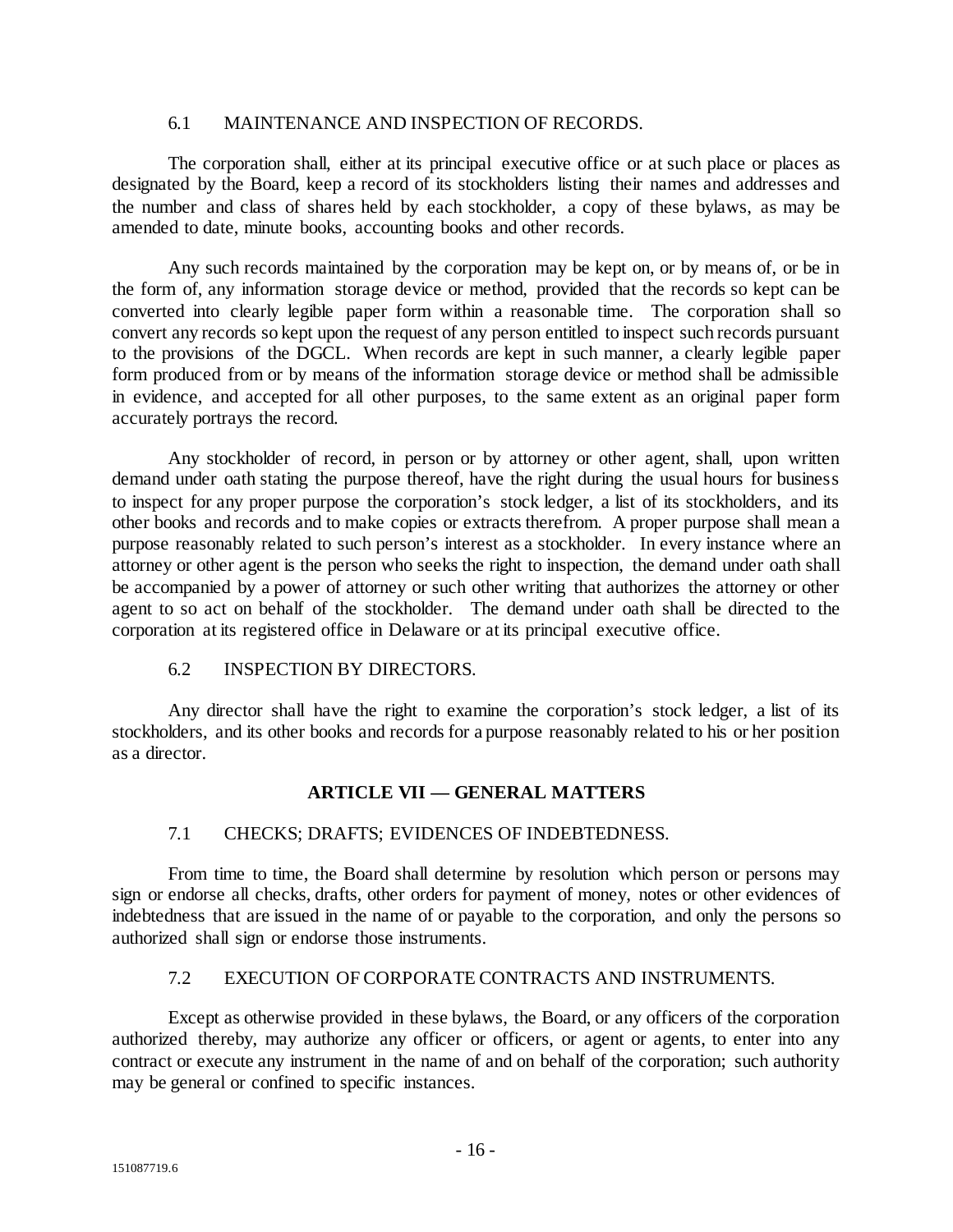## 7.3 STOCK CERTIFICATES; PARTLY PAID SHARES.

<span id="page-20-0"></span>The shares of the corporation shall be represented by certificates, provided that the Board may provide by resolution or resolutions that some or all of any or all classes or series of its stock shall be uncertificated shares. Any such resolution shall not apply to shares represented by a certificate until such certificate is surrendered to the corporation. Notwithstanding the adoption of such a resolution by the Board, every holder of stock represented by certificates and upon request every holder of uncertificated shares shall be entitled to have a certificate signed by, or in the name of the corporation by the chairperson or vice-chairperson of the Board, or the president or vicepresident, and by the treasurer or an assistant treasurer, or the secretary or an assistant secretary of the corporation representing the number of shares registered in certificate form. Any or all of the signatures on the certificate may be a facsimile. In case any officer, transfer agent or registrar who has signed or whose facsimile signature has been placed upon a certificate has ceased to be such officer, transfer agent or registrar before such certificate is issued, it may be issued by the corporation with the same effect as if he or she were such officer, transfer agent or registrar at the date of issue.

## 7.4 SPECIAL DESIGNATION ON CERTIFICATES.

<span id="page-20-1"></span>If the corporation is authorized to issue more than one class of stock or more than one series of any class, then the powers, designations, preferences, and relative, participating, optional or other special rights of each class of stock or series thereof and the qualifications, limitations or restrictions of such preferences and/or rights shall be set forth in full or summarized on the face or back of the certificate that the corporation shall issue to represent such class or series of stock; provided, however, that, except as otherwise provided in Section 202 of the DGCL, in lieu of the foregoing requirements there may be set forth on the face or back of the certificate that the corporation shall issue to represent such class or series of stock a statement that the corporation will furnish without charge to each stockholder who so requests the powers, designations, preferences, and relative, participating, optional or other special rights of each class of stock or series thereof and the qualifications, limitations or restrictions of such preferences and/or rights.

## 7.5 LOST CERTIFICATES.

<span id="page-20-2"></span>Except as provided in this Section 7.5, no new certificates for shares shall be issued to replace a previously issued certificate unless the latter is surrendered to the corporation and cancelled at the same time. The corporation may issue a new certificate of stock or uncertificated shares in the place of any certificate theretofore issued by it, alleged to have been lost, stolen or destroyed, and the corporation may require the owner of the lost, stolen or destroyed certificate, or such owner's legal representative, to give the corporation a bond sufficient to indemnify it against any claim that may be made against it on account of the alleged loss, theft or destruction of any such certificate or the issuance of such new certificate or uncertificated shares.

## 7.6 DIVIDENDS.

<span id="page-20-3"></span>The Board, subject to any restrictions contained in either (a) the DGCL or (b) the Certificate, may declare and pay dividends upon the shares of its capital stock. Dividends may be paid in cash, in property, or in shares of the corporation's capital stock.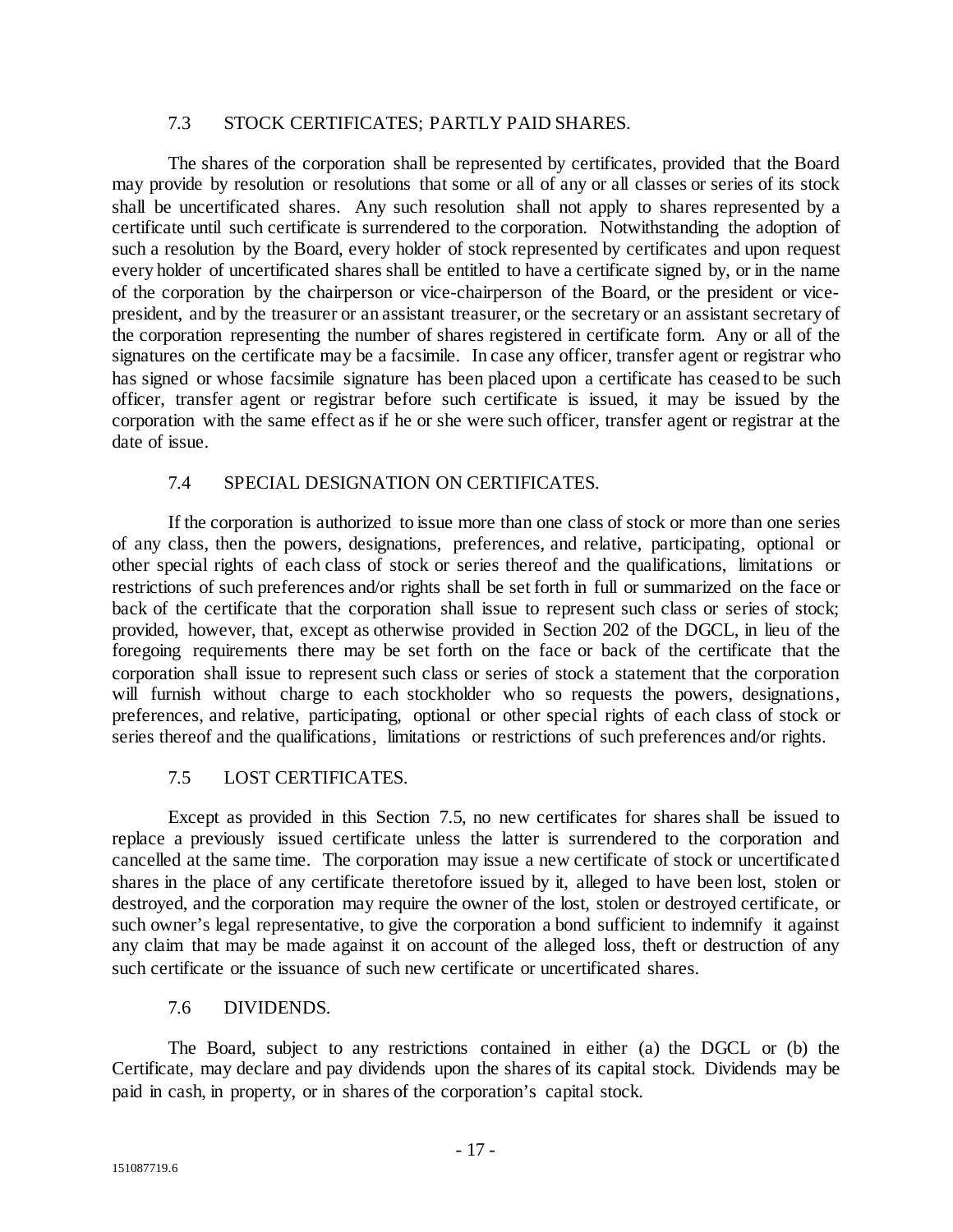The Board may set apart out of any of the funds of the corporation available for dividends a reserve or reserves for any proper purpose and may abolish any such reserve.

7.7 FISCAL YEAR.

<span id="page-21-0"></span>The fiscal year of the corporation shall initially be the calendar year but may be changed by the Board.

## 7.8 SEAL.

<span id="page-21-1"></span>The corporation may adopt a corporate seal, which shall be adopted and which may be altered by the Board. The corporation may use the corporate seal by causing it or a facsimile thereof to be impressed or affixed or in any other manner reproduced.

## 7.9 STOCK TRANSFER AGREEMENTS.

<span id="page-21-2"></span>The corporation shall have power to enter into and perform any agreement with any number of stockholders of any one or more classes or series of stock of the corporation to restrict the transfer of shares of stock of the corporation of any one or more classes or series owned by such stockholders in any manner not prohibited by the DGCL.

# <span id="page-21-3"></span>7.10 REGISTERED STOCKHOLDERS.

The corporation:

(a) shall be entitled to recognize the exclusive right of a person registered on its books as the owner of shares to receive dividends and to vote as such owner;

(b) shall be entitled to hold liable for calls and assessments on partly paid shares the person registered on its books as the owner of shares; and

(c) shall not be bound to recognize any equitable or other claim to or interest in such share or shares on the part of another person, whether or not it shall have express or other notice thereof, except as otherwise provided by the laws of Delaware.

# 7.11 WAIVER OF NOTICE.

<span id="page-21-4"></span>Whenever notice is required to be given under any provision of the DGCL, the Certificate or these bylaws, a written waiver, signed by the person entitled to notice, or a waiver by electronic transmission by the person entitled to notice, whether before or after the time of the event for which notice is to be given, shall be deemed equivalent to notice. Attendance of a person at a meeting shall constitute a waiver of notice of such meeting, except when the person attends a meeting solely for the express purpose of objecting at the beginning of the meeting, to the transaction of any business because the meeting is not lawfully called or convened. Neither the business to be transacted at, nor the purpose of, any regular or special meeting of the stockholders need be specified in any written waiver of notice or any waiver by electronic transmission unless so required by the Certificate or these bylaws.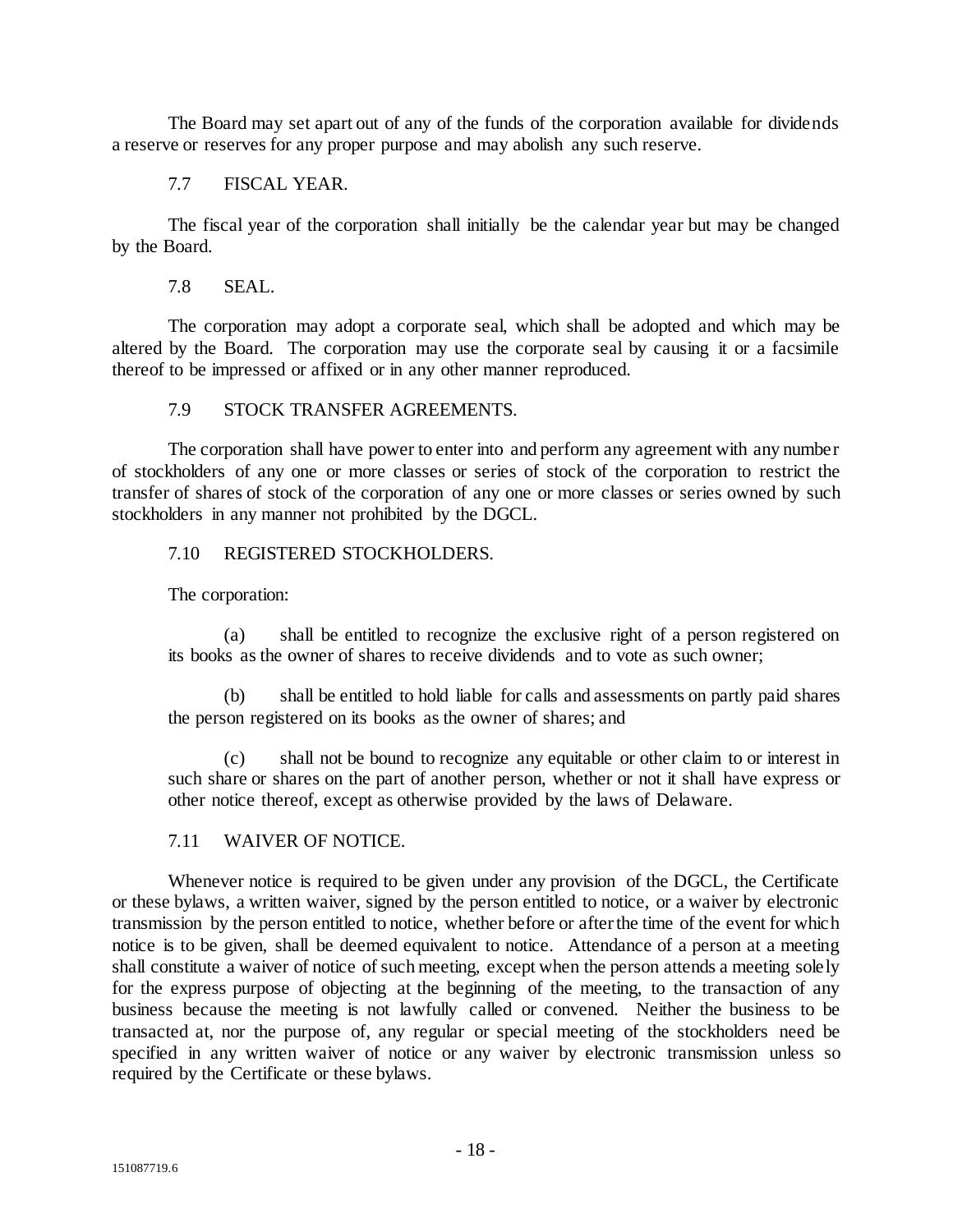#### 7.12 TRANSFER OF STOCK.

<span id="page-22-0"></span>Transfers of stock shall be made only upon the transfer books of the corporation kept at an office of the corporation or by transfer agents designated to transfer shares of the stock of the corporation. Except where a certificate is issued in accordance with Section 7.5 of these bylaws, an outstanding certificate for the number of shares involved shall be surrendered for cancellation before a new certificate is issued therefore. Upon surrender to the corporation or the transfer agent of the corporation of a certificate for shares duly endorsed or accompanied by proper evidence of succession, assignation or authority to transfer, it shall be the duty of the corporation to issue a new certificate to the person entitled thereto, cancel the old certificate, and record the transaction in its books.

<span id="page-22-1"></span>7.13 RIGHT TO REFUSE TRANSFERS OF COMMON STOCK. The corporation, and any transfer agents designated to transfer shares of the stock of the corporation, shall have the authority to refuse in its sole discretion to register any transfer of Common Stock of the corporation that (a) does not comply with Regulation S of the U.S. Securities Act of 1933, as amended; (b) is not made under a registration statement as set out under the U.S. Securities Act of 1933, as amended; or (c) is not made pursuant to an exemption from the registration requirements set out under the U.S. Securities Act of 1933, as amended. The corporation may require that certificates evidencing the shares of the corporation will bear the legend reflecting the restrictions in this Section 7.13 or to similar effect.

<span id="page-22-2"></span>7.14 OTHER REGULATIONS. The issue, transfer, conversion and registration of stock certificates and uncertificated securities shall be governed by such other regulations as the board may establish.

## **ARTICLE VIII — NOTICE BY ELECTRONIC TRANSMISSION**

## <span id="page-22-3"></span>8.1 NOTICE BY ELECTRONIC TRANSMISSION.

<span id="page-22-4"></span>Without limiting the manner by which notice otherwise may be given effectively to stockholders pursuant to the DGCL, the Certificate or these bylaws, any notice to stockholders given by the corporation under any provision of the DGCL, the Certificate or these bylaws shall be effective if given by a form of electronic transmission consented to by the stockholder to whom the notice is given. Any such consent shall be revocable by the stockholder by written notice to the corporation. Any such consent shall be deemed revoked if:

(a) the corporation is unable to deliver by electronic transmission two consecutive notices given by the corporation in accordance with such consent; and

(b) such inability becomes known to the secretary or an assistant secretary of the corporation or to the transfer agent, or other person responsible for the giving of notice.

However, the inadvertent failure to treat such inability as a revocation shall not invalidate any meeting or other action.

Any notice given pursuant to the preceding paragraph shall be deemed given: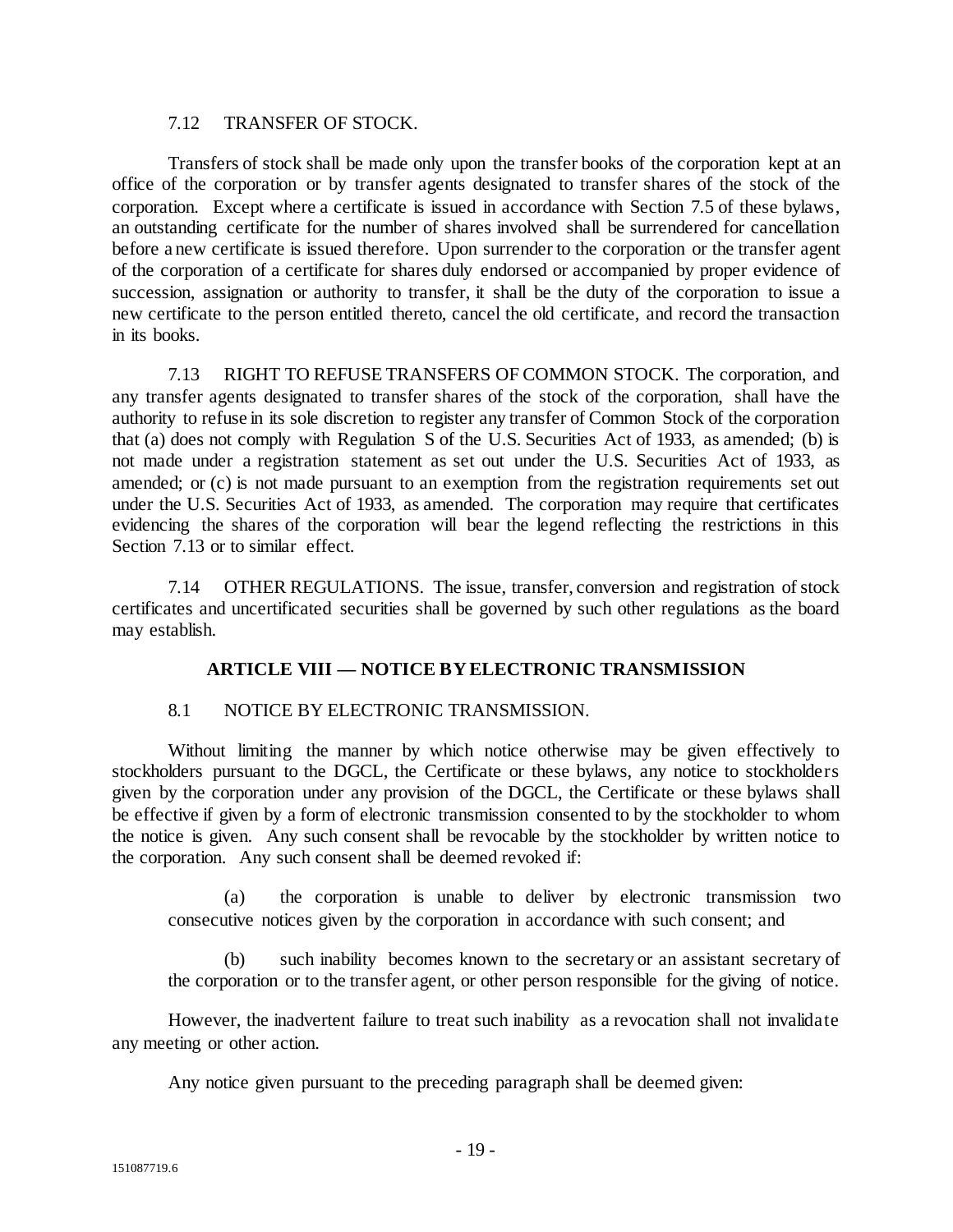if by facsimile telecommunication, when directed to a number at which the stockholder has consented to receive notice;

(ii) if by electronic mail, when directed to an electronic mail address at which the stockholder has consented to receive notice;

(iii) if by a posting on an electronic network together with separate notice to the stockholder of such specific posting, upon the later of (A) such posting and (B) the giving of such separate notice; and

(iv) if by any other form of electronic transmission, when directed to the stockholder.

An affidavit of the secretary or an assistant secretary or of the transfer agent or other agent of the corporation that the notice has been given by a form of electronic transmission shall, in the absence of fraud, be prima facie evidence of the facts stated therein.

## 8.2 DEFINITION OF ELECTRONIC TRANSMISSION.

<span id="page-23-0"></span>An "electronic transmission" means any form of communication, not directly involving the physical transmission of paper, that creates a record that may be retained, retrieved, and reviewed by a recipient thereof, and that may be directly reproduced in paper form by such a recipient through an automated process.

#### 8.3 INAPPLICABILITY.

<span id="page-23-1"></span>Notice by a form of electronic transmission shall not apply to Section 164 (relating to failure to pay for stock; remedies), Section 296 (relating to adjudication of claims; appeal), Section 311 (relating to revocation of voluntary dissolution), Section 312 (relating to renewal, revival, extension and restoration of certificate of incorporation) or Section 324 (relating to attachment of shares of stock or any option, right or interest therein) of the DGCL.

## **ARTICLE IX — INDEMNIFICATION OF DIRECTORS AND OFFICERS**

## <span id="page-23-3"></span><span id="page-23-2"></span>9.1 POWER TO INDEMNIFY IN ACTIONS, SUITS OR PROCEEDINGS OTHER THAN THOSE BY OR IN THE RIGHT OF THE CORPORATION.

Subject to Section 9.3 of these bylaws, the corporation shall indemnify, to the fullest extent permitted by the DGCL, as now or hereafter in effect, any person who was or is a party or is threatened to be made a party to any threatened, pending or completed action, suit or proceeding, whether civil, criminal, administrative or investigative (other than an action by or in the right of the corporation) by reason of the fact that such person (or the legal representative of such person) is or was a director or officer of the corporation or any predecessor of the corporation, or is or was a director or officer of the corporation serving at the request of the corporation as a director or officer, employee or agent of another corporation, partnership, joint venture, trust, employee benefit plan or other enterprise, against expenses (including attorneys' fees), judgments, fines and amounts paid in settlement actually and reasonably incurred by such person in connection with such action, suit or proceeding if such person acted in good faith and in a manner such person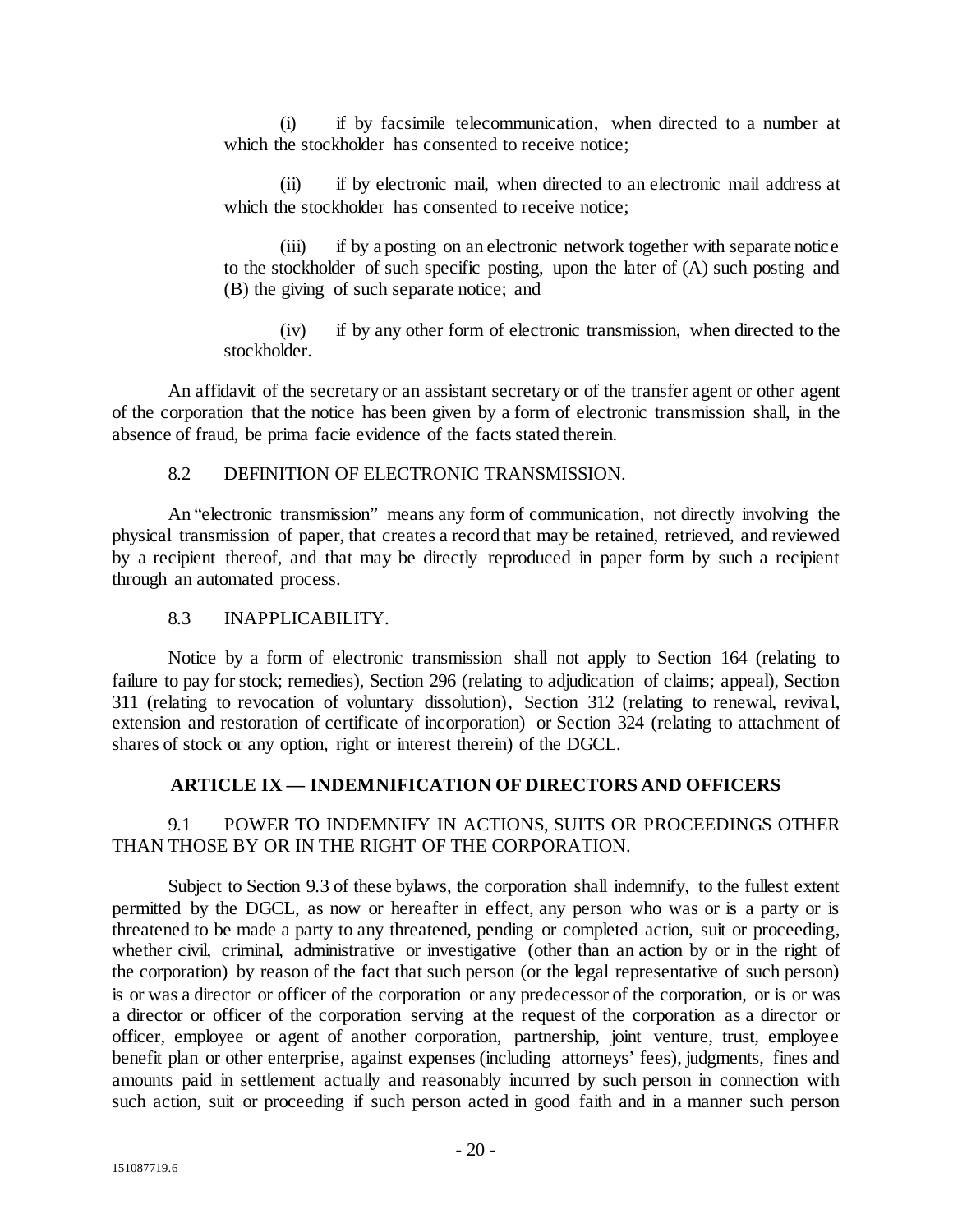reasonably believed to be in or not opposed to the best interests of the corporation, and, with respect to any criminal action or proceeding, had no reasonable cause to believe such person's conduct was unlawful. The termination of any action, suit or proceeding by judgment, order, settlement, conviction, or upon a plea of nolo contendere or its equivalent, shall not, of itself, create a presumption that the person did not act in good faith and in a manner which such person reasonably believed to be in or not opposed to the best interests of the corporation, and, with respect to any criminal action or proceeding, had reasonable cause to believe that such person's conduct was unlawful.

## <span id="page-24-0"></span>9.2 POWER TO INDEMNIFY IN ACTIONS, SUITS OR PROCEEDINGS BY OR IN THE RIGHT OF THE CORPORATION.

Subject to Section 9.3 of these bylaws, the corporation shall indemnify, to the fullest extent permitted by the DGCL, as now or hereafter in effect, any person who was or is a party or is threatened to be made a party to any threatened, pending or completed action or suit by or in the right of the corporation to procure a judgment in its favor by reason of the fact that such person (or the legal representative of such person) is or was a director or officer of the corporation or any predecessor of the corporation, or is or was a director or officer of the corporation serving at the request of the corporation as a director, officer, employee or agent of another corporation, partnership, joint venture, trust, employee benefit plan or other enterprise against expenses (including attorneys' fees) actually and reasonably incurred by such person in connection with the defense or settlement of such action or suit if such person acted in good faith and in a manner such person reasonably believed to be in or not opposed to the best interests of the corporation; except that no indemnification shall be made in respect of any claim, issue or matter as to which such person shall have been adjudged to be liable to the corporation unless and only to the extent that the Court of Chancery or the court in which such action or suit was brought shall determine upon application that, despite the adjudication of liability but in view of all the circumstances of the case, such person is fairly and reasonably entitled to indemnity for such expenses which the Court of Chancery or such other court shall deem proper.

## 9.3 AUTHORIZATION OF INDEMNIFICATION.

<span id="page-24-1"></span>Any indemnification under this Article IX (unless ordered by a court) shall be made by the corporation only as authorized in the specific case upon a determination that indemnification of the director or officer is proper in the circumstances because such person has met the applicable standard of conduct set forth in Section 9.1 or Section 9.2 of these bylaws, as the case may be. Such determination shall be made, with respect to a person who is either a director or officer at the time of such determination or a former director or officer, (i) by a majority vote of the directors who are not parties to such action, suit or proceeding, even though less than a quorum, or (ii) by a committee of such directors designated by a majority vote of such directors, even though less than a quorum, or (iii) if there are no such directors, or if such directors so direct, by independent legal counsel in a written opinion or (iv) by the stockholders (but only if a majority of the directors who are not parties to such action, suit or proceeding, if they constitute a quorum of the board of directors, presents the issue of entitlement to indemnification to the stockholders for their determination). To the extent, however, that a present or former director or officer of the corporation has been successful on the merits or otherwise in defense of any action, suit or proceeding described above, or in defense of any claim, issue or matter therein, such person shall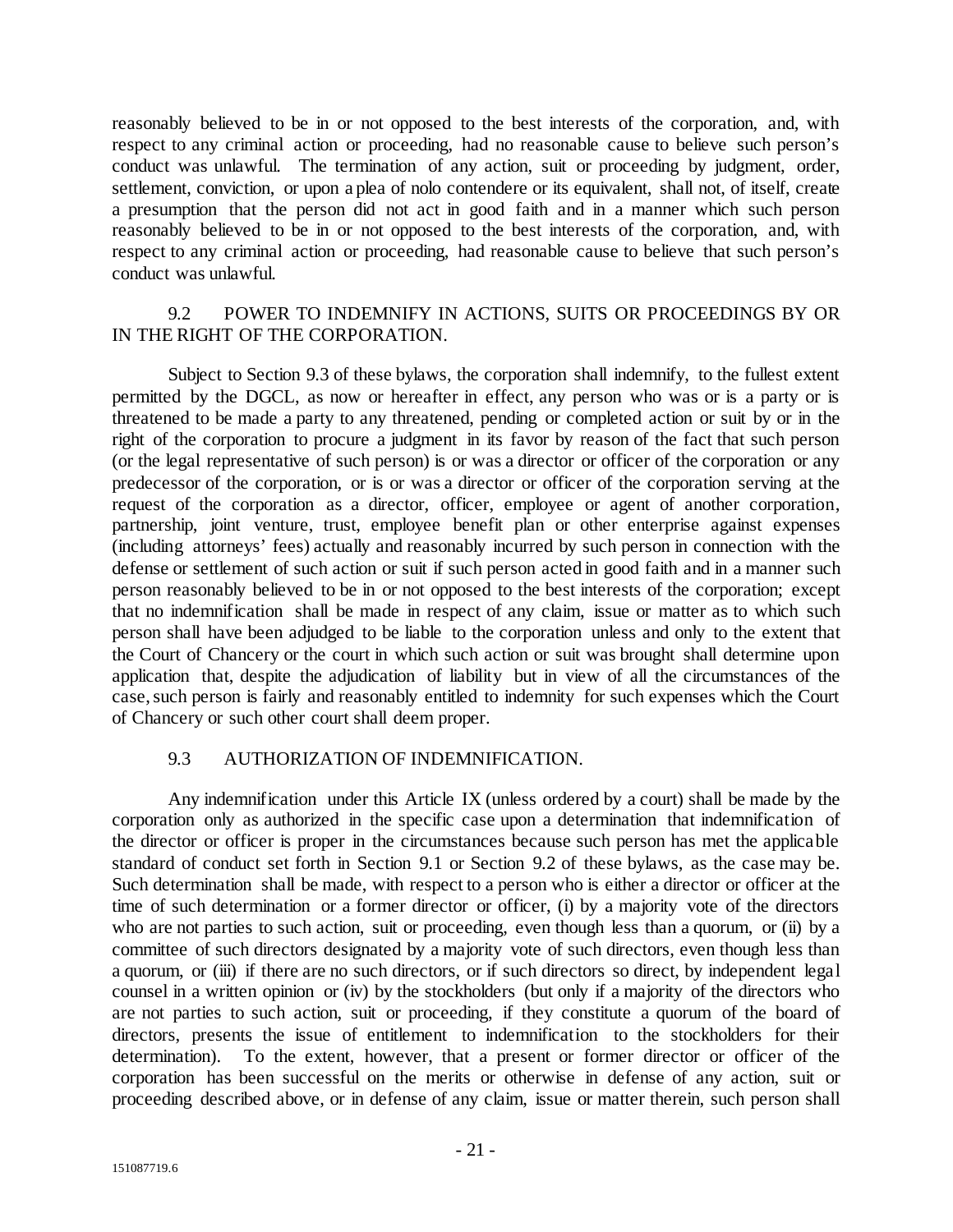be indemnified against expenses (including attorneys' fees) actually and reasonably incurred by such person in connection therewith, without the necessity of authorization in the specific case.

## 9.4 GOOD FAITH DEFINED.

<span id="page-25-0"></span>For purposes of any determination under Section 9.3 of these bylaws, to the fullest extent permitted by applicable law, a person shall be deemed to have acted in good faith and in a manner such person reasonably believed to be in or not opposed to the best interests of the corporation, or, with respect to any criminal action or proceeding, to have had no reasonable cause to believe such person's conduct was unlawful, if such person's action is based on the records or books of account of the corporation or another enterprise, or on information supplied to such person by the officers of the corporation or another enterprise in the course of their duties, or on the advice of legal counsel for the corporation or another enterprise or on information or records given or reports made to the corporation or another enterprise by an independent certified public accountant or by an appraiser or other expert selected with reasonable care by the corporation or another enterprise. The term "another enterprise" as used in this Section 9.4 shall mean any other corporation or any partnership, joint venture, trust, employee benefit plan or other enterprise of which such person is or was serving at the request of the corporation as a director, officer, employee or agent. The provisions of this Section 9.4 shall not be deemed to be exclusive or to limit in any way the circumstances in which a person may be deemed to have met the applicable standard of conduct set forth in Section 9.1 or 9.2 of these bylaws, as the case may be.

# 9.5 INDEMNIFICATION BY A COURT.

<span id="page-25-1"></span>Notwithstanding any contrary determination in the specific case under Section 9.3 of this Article IX, and notwithstanding the absence of any determination thereunder, any director or officer may apply to the Court of Chancery in the State of Delaware for indemnification to the extent otherwise permissible under Section 9.1 and Section 9.2 of these bylaws. The basis of such indemnification by a court shall be a determination by such court that indemnification of the director or officer is proper in the circumstances because such person has met the applicable standards of conduct set forth in Section 9.1 or Section 9.2 of these bylaws, as the case may be. Neither a contrary determination in the specific case under Section 9.3 of these bylaws nor the absence of any determination thereunder shall be a defense to such application or create a presumption that the director or officer seeking indemnification has not met any applicable standard of conduct. Notice of any application for indemnification pursuant to this Section 9.5 shall be given to the corporation promptly upon the filing of such application. If successful, in whole or in part, the director or officer seeking indemnification shall also be entitled to be paid the expense of prosecuting such application.

# 9.6 EXPENSES PAYABLE IN ADVANCE.

<span id="page-25-2"></span>To the fullest extent not prohibited by the DGCL, or by any other applicable law, expenses incurred by a person who is or was a director or officer in defending any civil, criminal, administrative or investigative action, suit or proceeding shall be paid by the corporation in advance of the final disposition of such action, suit or proceeding; provided, however, that (a) if the DGCL requires, an advance of expenses incurred by any person in his or her capacity as a director or officer (and not in any other capacity) shall be made only upon receipt of an undertaking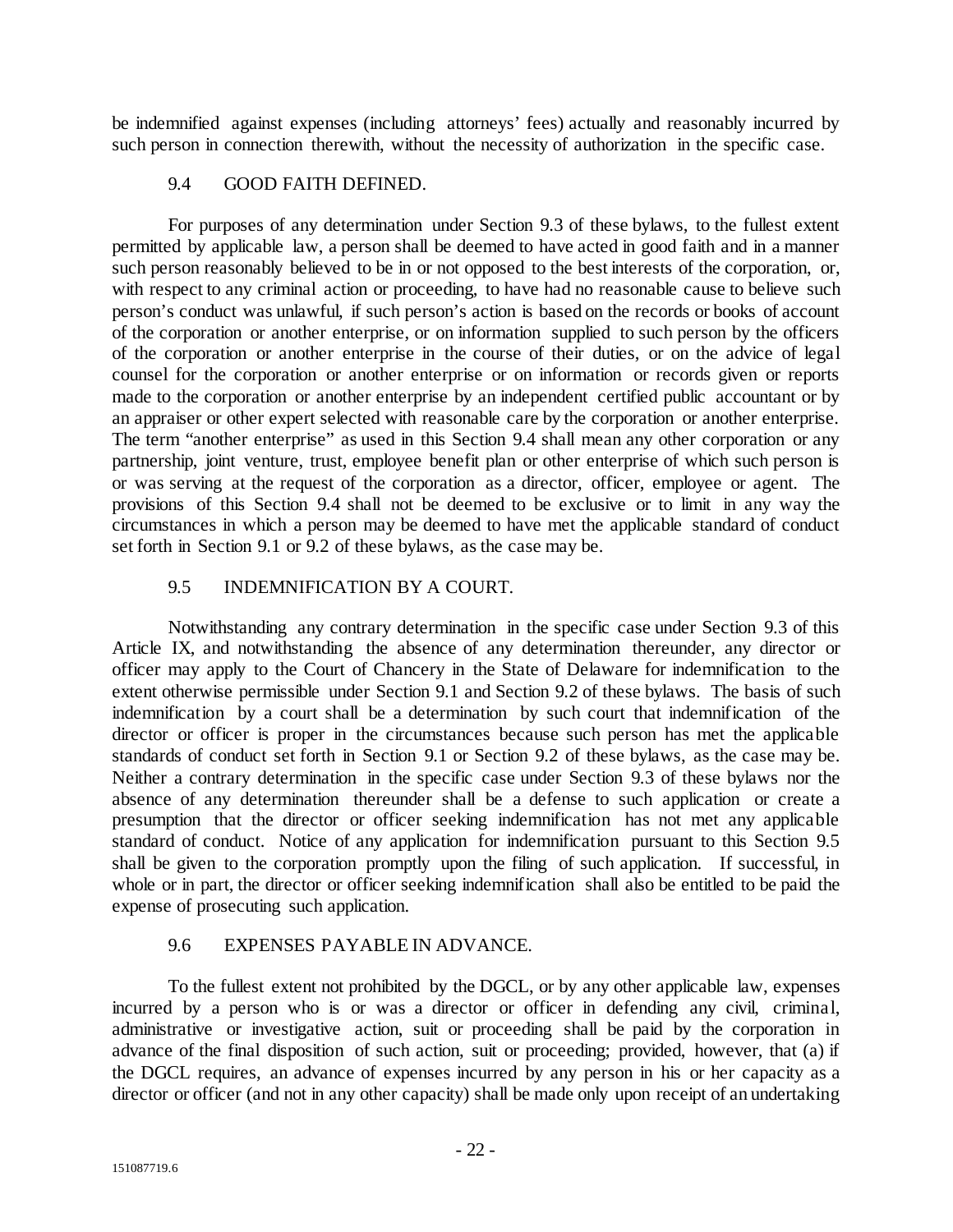by or on behalf of such person to repay such amount if it shall ultimately be determined that such person is not entitled to be indemnified by the corporation as authorized in this Article IX; and (b) the corporation shall not be required to advance any expenses to a person against whom the corporation directly brings a claim, in any such action, suit or proceeding, alleging that such person has breached such person's duty of loyalty to the corporation, committed an act or omission not in good faith or that involves intentional misconduct or a knowing violation of law, or derived an improper personal benefit from a transaction.

# <span id="page-26-0"></span>9.7 NONEXCLUSIVITY OF INDEMNIFICATION AND ADVANCEMENT OF EXPENSES.

The indemnification and advancement of expenses provided by or granted pursuant to this Article IX shall not be deemed exclusive of any other rights to which those seeking indemnification or advancement of expenses may be entitled under the Certificate, any bylaw, agreement, vote of stockholders or disinterested directors or otherwise, both as to action in such person's official capacity and as to action in another capacity while holding such office, it being the policy of the corporation that indemnification of the persons specified in Section 9.1 and Section 9.2 of these bylaws shall be made to the fullest extent permitted by law. The provisions of this Article IX shall not be deemed to preclude the indemnification of any person who is not specified in Section 9.1 or Section 9.2 of these bylaws but whom the corporation has the power or obligation to indemnify under the provisions of the DGCL, or otherwise. The corporation is specifically authorized to enter into individual contracts with any or all of its directors, officers, employees or agents respecting indemnification and advances, to the fullest extent not prohibited by the DGCL, or by any other applicable law.

## 9.8 INSURANCE.

<span id="page-26-1"></span>To the fullest extent permitted by the DGCL or any other applicable law, the corporation may purchase and maintain insurance on behalf of any person who is or was a director, officer, employee or agent of the corporation, or is or was a director, officer, employee or agent of the corporation serving at the request of the corporation as a director, officer, employee or agent of another corporation, partnership, joint venture, trust, employee benefit plan or other enterprise against any liability asserted against such person and incurred by such person in any such capacity, or arising out of such person's status as such, whether or not the corporation would have the power or the obligation to indemnify such person against such liability under the provisions of this Article IX.

## 9.9 CERTAIN DEFINITIONS.

<span id="page-26-2"></span>For purposes of this Article IX, references to "the corporation" shall include, in addition to the resulting corporation, any constituent corporation (including any constituent of a constituent) absorbed in a consolidation or merger which, if its separate existence had continued, would have had power and authority to indemnify its directors or officers, so that any person who is or was a director or officer of such constituent corporation, or is or was a director or officer of such constituent corporation serving at the request of such constituent corporation as a director, officer, employee or agent of another corporation, partnership, joint venture, trust, employee benefit plan or other enterprise, shall stand in the same position under the provisions of this Article IX with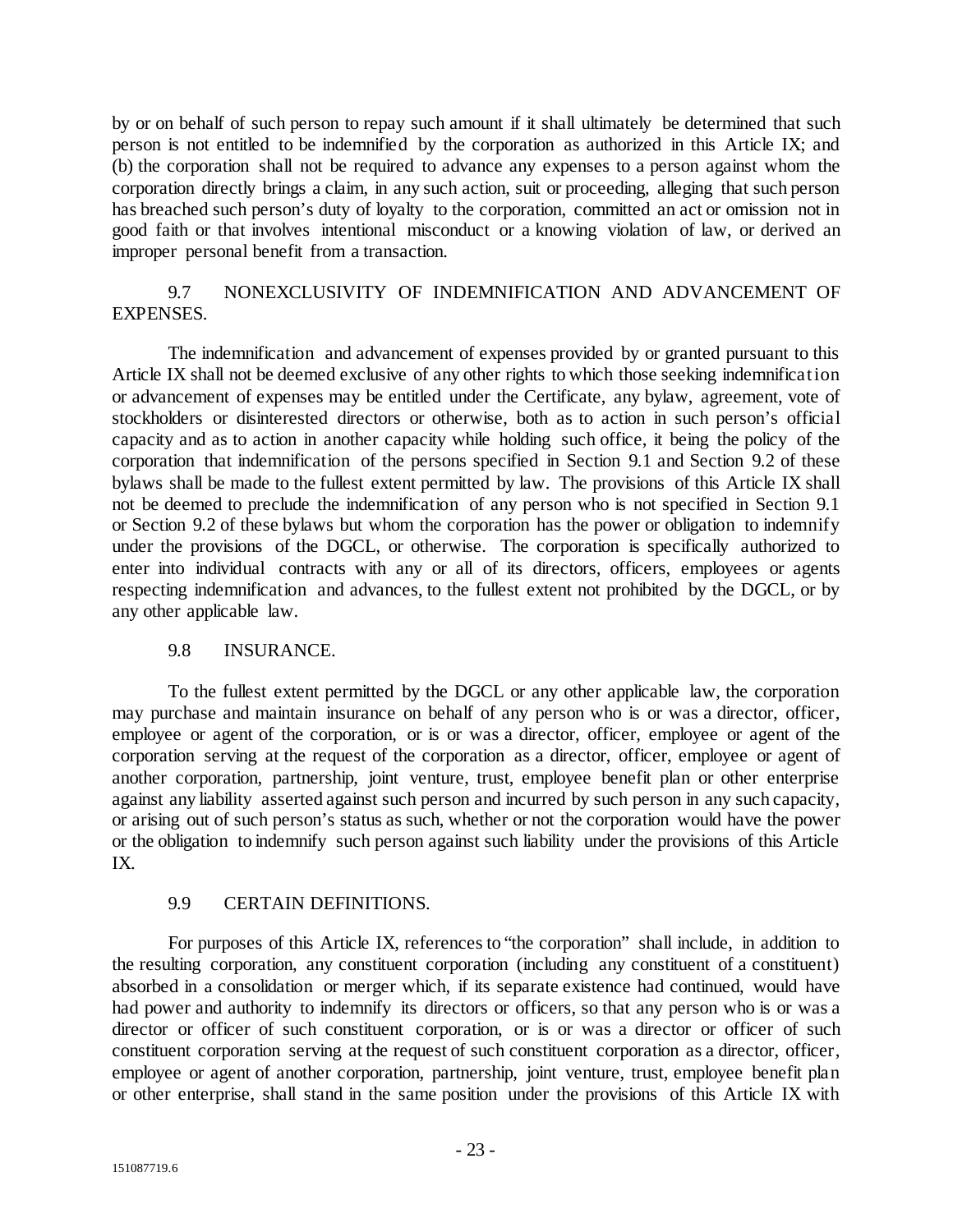respect to the resulting or surviving corporation as such person would have with respect to such constituent corporation if its separate existence had continued. For purposes of this Article IX, references to "fines" shall include any excise taxes assessed on a person with respect to an employee benefit plan; and references to "serving at the request of the corporation" shall include any service as a director, officer, employee or agent of the corporation which imposes duties on, or involves services by, such director or officer with respect to an employee benefit plan, its participants or beneficiaries; and a person who acted in good faith and in a manner such person reasonably believed to be in the interest of the participants and beneficiaries of an employee benefit plan shall be deemed to have acted in a manner "not opposed to the best interests of the corporation" as referred to in this Article IX.

#### 9.10 SURVIVAL OF INDEMNIFICATION AND ADVANCEMENT OF EXPENSES.

<span id="page-27-0"></span>The rights to indemnification and advancement of expenses conferred by this Article IX shall continue as to a person who has ceased to be a director or officer and shall inure to the benefit of the heirs, executors, administrators and other personal and legal representatives of such a person.

## 9.11 LIMITATION ON INDEMNIFICATION.

<span id="page-27-1"></span>Notwithstanding anything contained in this Article IX to the contrary, except for proceedings to enforce rights to indemnification (which shall be governed by Section 9.5 of these bylaws), the corporation shall not be obligated to indemnify, or make any advancement of expenses to, any director or officer in connection with a proceeding (or part thereof) initiated by such person unless such proceeding (or part thereof) was authorized or consented to by the board of directors of the corporation.

## 9.12 INDEMNIFICATION OF EMPLOYEES AND AGENTS.

<span id="page-27-2"></span>The corporation may, to the extent authorized from time to time by the board of directors, provide rights to indemnification and to the advancement of expenses to employees and agents of the corporation similar to those conferred in this Article IX to directors and officers of the corporation.

## 9.13 EFFECT OF AMENDMENT OR REPEAL.

<span id="page-27-3"></span>Neither any amendment or repeal of any Section of this Article IX, nor the adoption after the date of these bylaws of any provision of the Certificate or the bylaws inconsistent with this Article IX, shall adversely affect any right or protection of any director, officer, employee or other agent established pursuant to this Article IX existing at the time of such amendment, repeal or adoption of an inconsistent provision, including without limitation by eliminating or reducing the effect of this Article IX, for or in respect of any act, omission or other matter occurring, or any action or proceeding accruing or arising (or that, but for this Article IX, would accrue or arise), prior to such amendment, repeal or adoption of an inconsistent provision.

# **ARTICLE X — MISCELLANEOUS**

## <span id="page-27-5"></span><span id="page-27-4"></span>10.1 PROVISIONS OF CERTIFICATE GOVERN.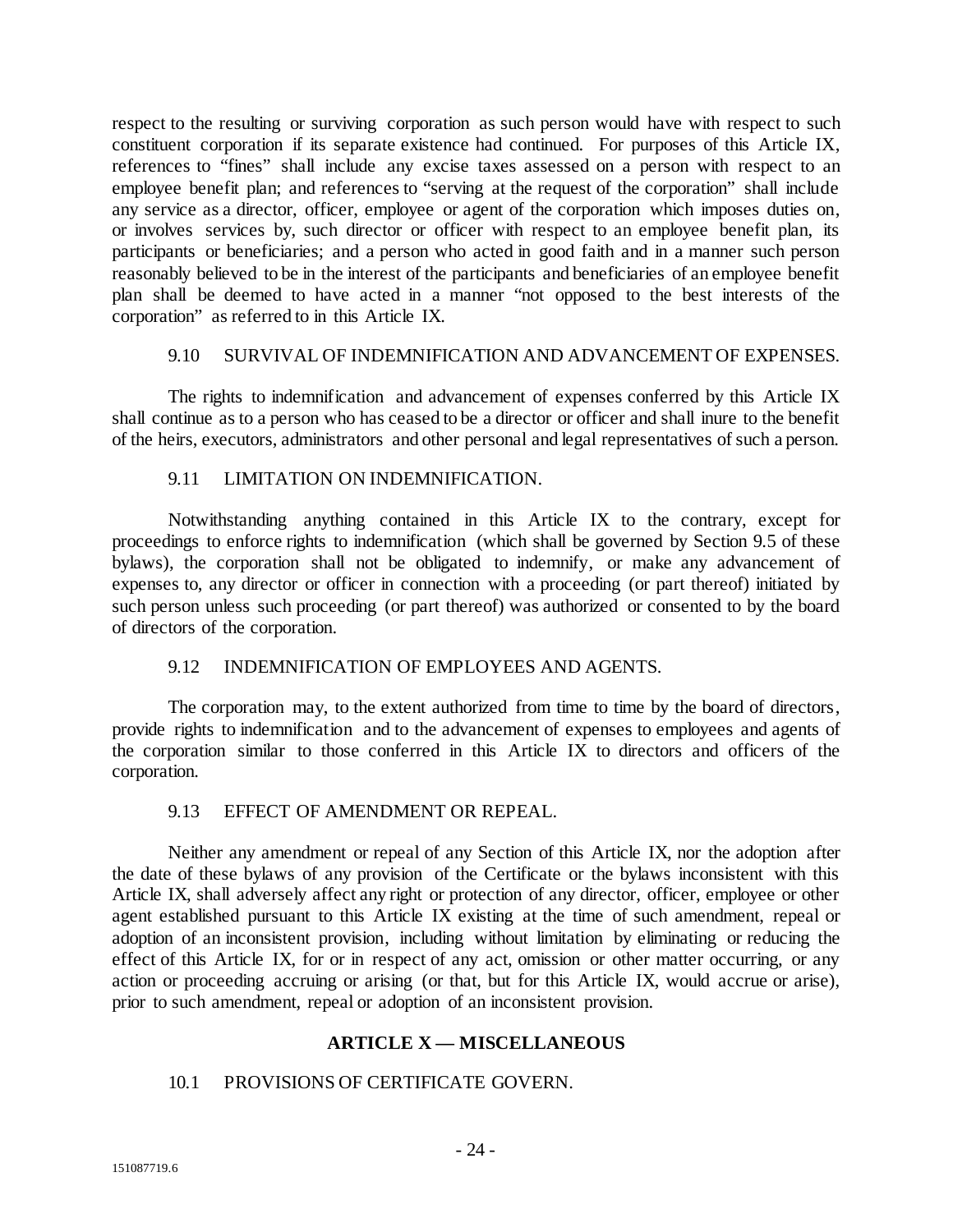In the event of any inconsistency between the terms of these bylaws and the Certificate, the terms of the Certificate will govern.

#### 10.2 CONSTRUCTION; DEFINITIONS.

<span id="page-28-0"></span>Unless the context requires otherwise, the general provisions, rules of construction, and definitions in the DGCL shall govern the construction of these bylaws. Without limiting the generality of this provision, the singular number includes the plural, the plural number includes the singular, and the term "person" includes both a corporation and a natural person.

#### 10.3 SEVERABILITY.

<span id="page-28-1"></span>In the event that any bylaw or the application thereof becomes or is declared by a court of competent jurisdiction to be illegal, void or unenforceable, the remaining bylaws will continue in full force and effect.

## 10.4 AMENDMENT.

<span id="page-28-2"></span>Notwithstanding any other provision of these bylaws, any amendment or repeal of these bylaws shall require the approval of the stockholders of the corporation as provided in the Certificate.

## 10.5 EXCLUSIVE FORUM.

<span id="page-28-3"></span>Unless the corporation consents in writing to the selection of an alternative forum, the sole and exclusive forum for (i) any derivative action or proceeding brought on behalf of the Corporation, (ii) any action asserting a claim of breach of a fiduciary duty owed by any director, officer, or other employee of the corporation to the corporation or the corporation's stockholders, (iii) any action asserting a claim against the corporation or any director or officer or other employee of the corporation arising pursuant to any provision of the Delaware General Corporation Law, the certificate of incorporation or the bylaws of the corporation (in each case, as they may be amended from time to time), or (iv) any action asserting a claim against the corporation or any director or officer or other employee of the corporation governed by the internal affairs doctrine shall, in each such case, be the Delaware Court of Chancery (or if the Delaware Court of Chancery does not have subject matter jurisdiction, a state court located within the State of Delaware or, if no state court located within the State of Delaware has subject matter jurisdiction, the federal district court for the District of Delaware). Any person or entity purchasing or otherwise acquiring any interest in shares of capital stock of the corporation shall be deemed to have notice of and consented to the provisions of this Section 10.5.

## 10.6 LOANS TO OFFICERS OR EMPLOYEES.

<span id="page-28-4"></span>Except as otherwise prohibited by applicable law, including the Sarbanes-Oxley Act of 2002, the corporation may lend money to, or guarantee any obligation of, or otherwise assist any officer or other employee of the corporation or of its subsidiaries, including any officer or employee who is a director of the corporation or its subsidiaries, whenever, in the judgment of the Board of Directors, such loan, guarantee or assistance may reasonably be expected to benefit the corporation. The loan, guarantee or other assistance may be with or without interest and may be unsecured, or secured in such manner as the Board of Directors shall approve, including, without